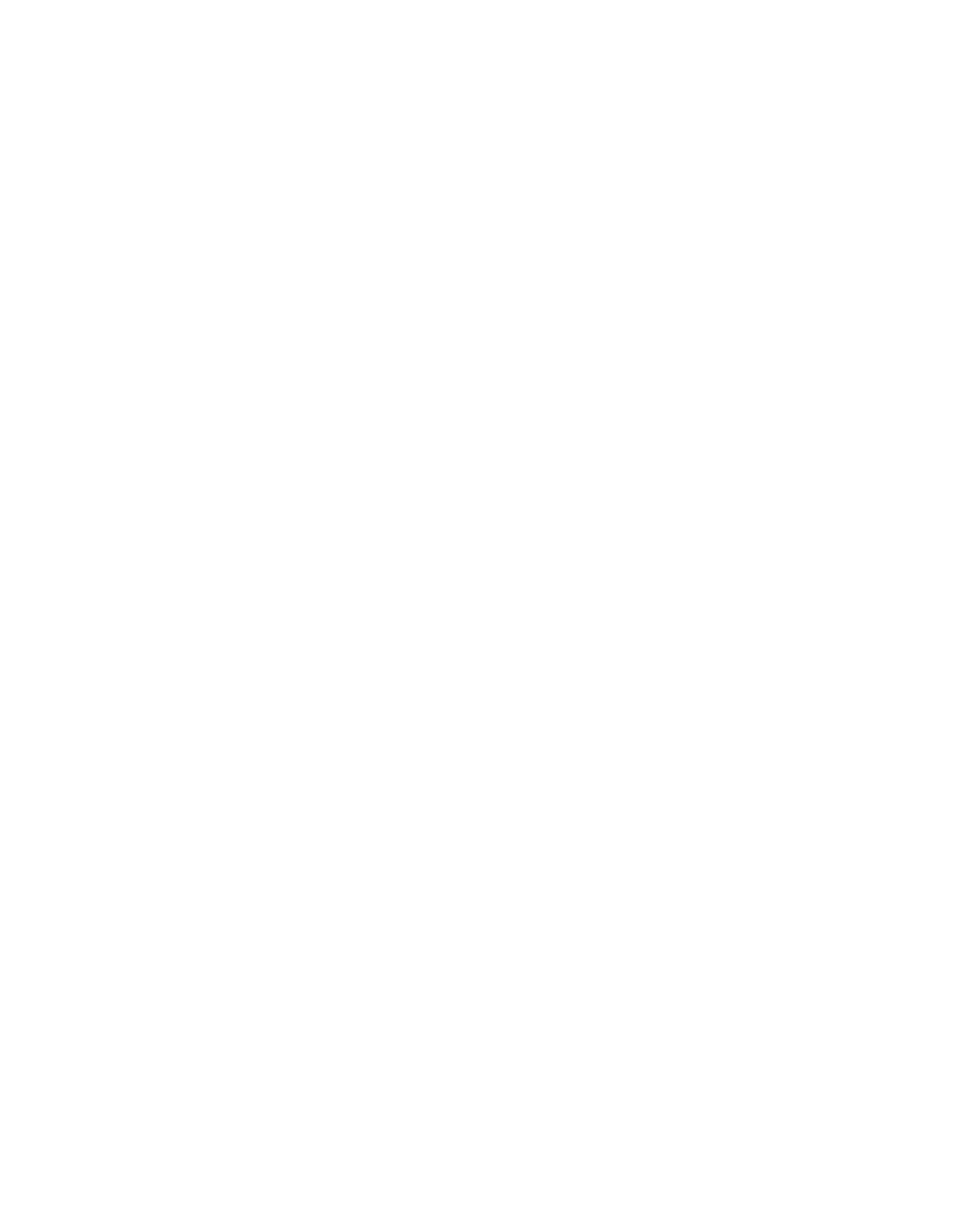# **SECTION 09878 RECOATING AND DISINFECTION OF INTERIOR SURFACES OF AN EXISTING WELDED STEEL TANK BASED ON 100% REMOVAL OF EXISTING COATING AND REPLACEMENT WITH AN EPOXY COATING SYSTEM**

### <span id="page-2-0"></span>**PART 1 - GENERAL**

#### <span id="page-2-1"></span>1.01 PURPOSE

A. The purpose of this specification is to establish methods and procedures for coating, curing of coating, and handling of hazardous and non-hazardous materials/wastes.

#### <span id="page-2-2"></span>1.02 SCOPE OF WORK

- A. Work to be accomplished includes field application of protective coatings to interior surfaces, including surface preparation, handling of hazardous and non-hazardous materials/wastes, disinfection of interior surfaces and other work necessary to accomplish the approved end result of a totally protected and usable structure, including attachments, accessories and appurtenances, generally as follows:
	- 1. Remove all interior coatings by abrasive blast cleaning.
	- 2. Apply a complete coating system to all interior surfaces in accordance with paragraph 3.07.
	- 3. Electrically detect coating system and repair as required.
	- 4. Apply a flexible sealant to all circumferential shell/roof connections, roof plate lap seams, and other crevices/voids that preclude proper coating application.
	- 5. Cure applied coatings.
	- 6. Wash down coated surfaces and disinfect complete interior.
	- 7. Spot clean, spot prime and spot finish any exterior paint damaged by recoating operations.
	- 8. Test, handle and dispose of any hazardous and non-hazardous wastes generated from interior coating operations in conformance with all regulations.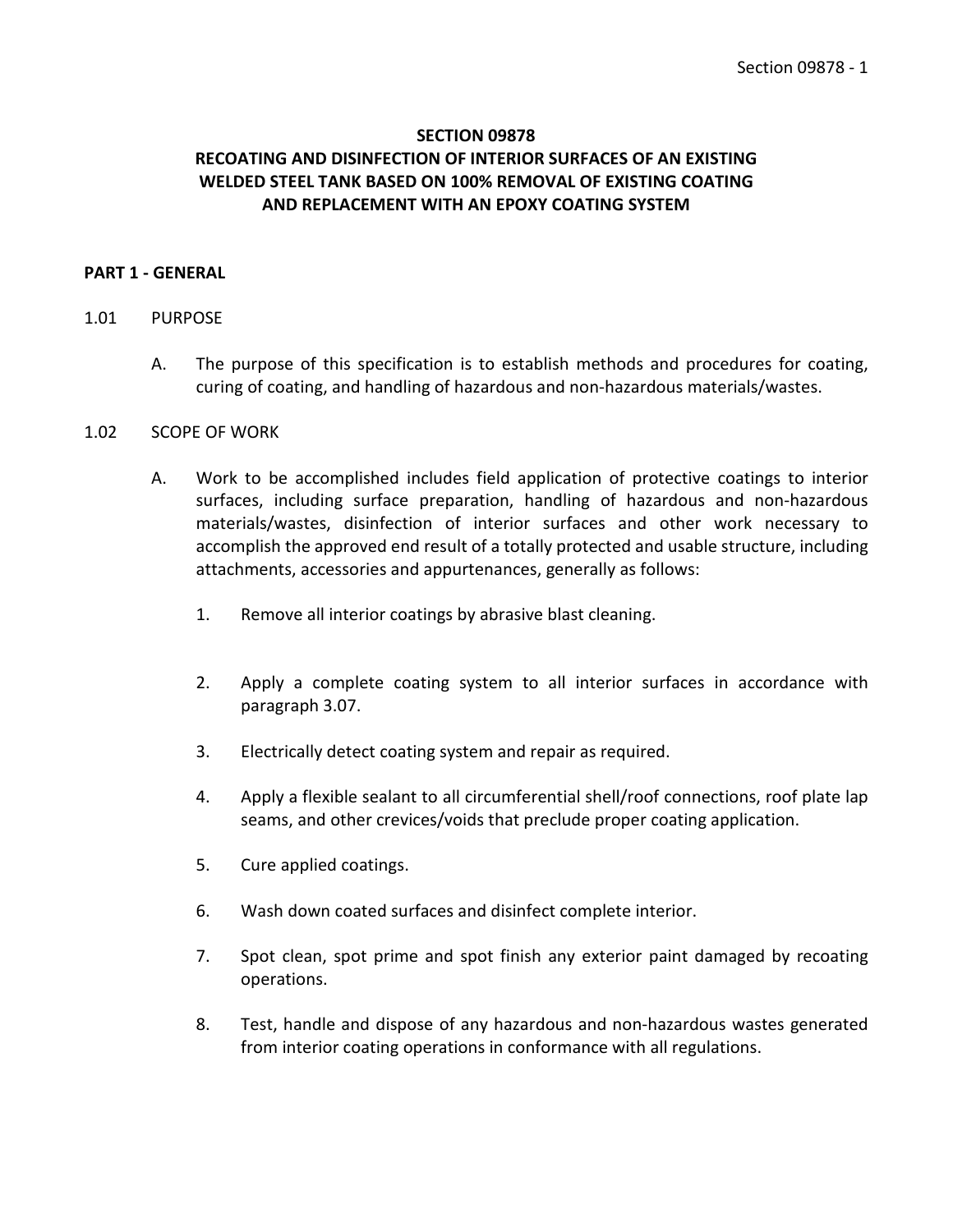- B. Surfaces not to be coated include all non-damaged exterior surfaces, concrete surfaces, liquid level indicator accessories, glass, plastic, nameplates, and other surfaces on which coatings would not adhere or would interfere with operation or purpose of specific item.
- C. If severely corroded or damaged areas are discovered during the course of abrasive blast cleaning operations, the Contractor shall notify the District or authorized representative. Welding and repair of severely corroded areas of tank and other mechanical repairs may be required during project.
	- 1. The Contractor shall allow the District access to make tank repairs while the existing coatings are being removed or repaired. The District reserves the option to repair the tank structure with:
		- a. Change order to the contract.
		- b. District employees.
		- c. A separate Contractor.
		- d. Any combination of the above.
	- 2. A no cost time extension will be issued should structural repairs delay abrasive blast cleaning and/or coating application. Preparation work shall continue while tank repairs are being made. The time extension will assume the Contractor will be able to re-mobilize and begin coating within two weeks of notification.
- D. Remove cathodic protection system if present, re-install system after coating operation completed, and replace anodes and other components as specified in the Special Conditions.
- E. Contractor is responsible for the cost of all testing and analyses, unless specifically stated otherwise.

### <span id="page-3-0"></span>1.03 REFERENCE SPECIFICATIONS AND STANDARDS

- A. Without limiting the general aspects or other requirements of this specification, work and equipment shall conform to applicable requirements of municipal, state and federal codes, laws and ordinances governing the work, the Eastern Municipal Water District, SSPC: The Society for Protective Coatings, and manufacturer's printed instructions, subject to District's approval.
- B. The Contractor shall meet all the terms of the District's General Conditions for Major Construction and Maintenance. The terms of the General Conditions shall be referenced for contractual procedures.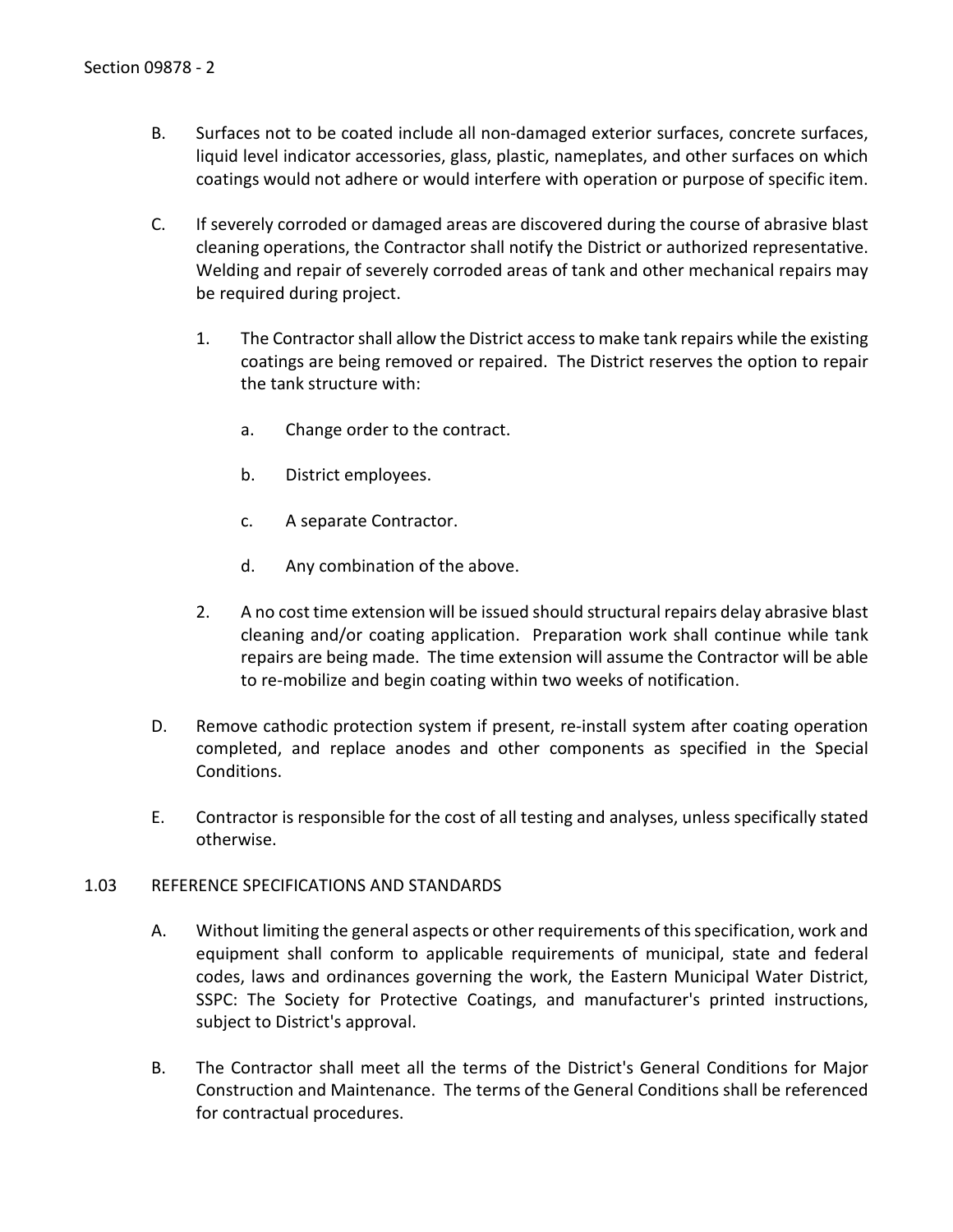- C. The District's decision shall be final as to interpretation and/or conflict between any of the referenced codes, laws, ordinances, specifications, and standards contained herein.
- D. American Society for Testing and Materials (ASTM)
	- 1. ASTM E337, Standard Test Method for Measuring Humidity with a Psychrometer
	- 2. ASTM D1186, Standard Test Method for Nondestructive Measurement of Dry Film Thickness of Nonmagnetic Coatings Applied to a Ferrous Base
	- 3. ASTM D3359, Standard Test Method for Measuring Adhesion by Tape.
	- 4. ASTM D4138, Standard Test Method for Measurement of Dry Paint Thickness of Protective Coating Systems by Destructive Means
	- 5. ASTM D4285, Standard Test Method for Indicating Oil or Water in Compressed Air
	- 6. ASTM D4414, Standard Practice for Measurement of Wet Film Thickness by Notch Gages
	- 7. ASTM D4417, Standard Test Methods for Field Measurement of Surface Profile of Blast Cleaned Steel
	- 8. ASTM D5402, Standard Test Methods for Assessing the Solvent Resistance of Organic Coatings Using Solvent Rubs
- E. American Water Works Association (AWWA)
	- 1. AWWA D102, AWWA Standard for Coating Steel Water Storage Tanks
	- 2. AWWA C652, AWWA Standard for Disinfection of Water Storage Facilities
	- 3. AWWA M42, AWWA Manual of Water Supply Practices, Steel Water Storage Tanks
- F. SSPC: Society for Protective Coatings (SSPC)
	- 1. SSPC-SP 1, Solvent Cleaning
	- 2. SSPC-SP 2/3, Hand/Power Tool Cleaning
	- 3. SSPC-SP 6, Commercial Blast Cleaning
	- 4. SSPC-SP 7, Brush-off Blast Cleaning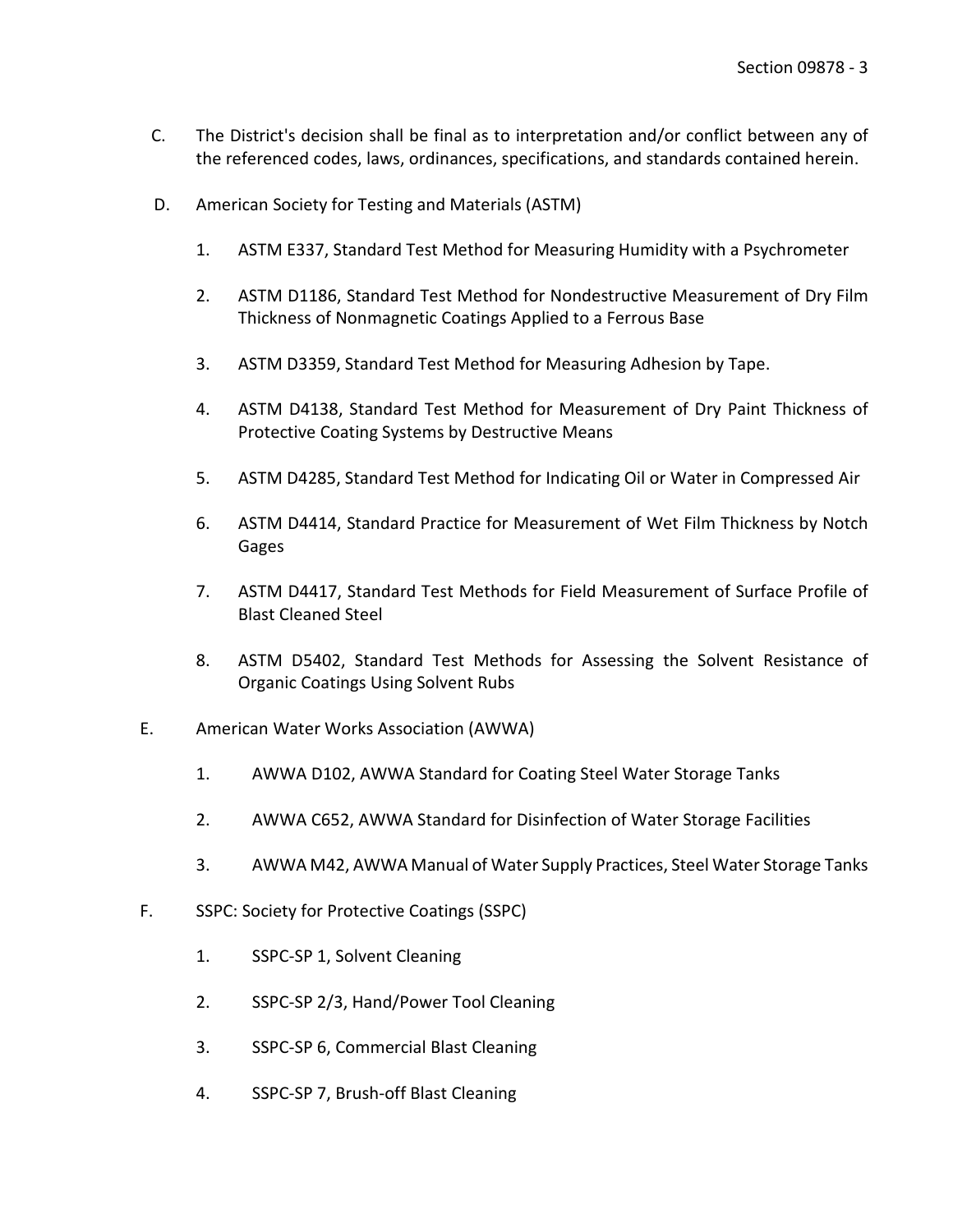- 5. SSPC-SP 10, Near-White Blast Cleaning
- 6. SSPC-SP 11, Power Tool Cleaning to Bare Metal
- 7. SSPC-SP 15, Power Tool Cleaning to Commercial Grade Cleanliness
- 8 SPC-PA1, latest revision, for "Shop, Field and Maintenance Painting
- 9. SSPC-PA 2, Measurement of Dry Film Thickness with Magnetic Gages
- 10. SSPC-VIS 1, Visual Standard for Abrasive Blast Cleaned Steel
- 11. SSPC-VIS 3, Visual Standard for Hand and Power Tool Cleaned Steel
- 12. SSPC Publication No. 91-12, Coating and Lining Inspection Manual
- 13. SSPC-Visual Comparison Manual
- 14. SSPC Guide 12 Guide for Illumination of Industrial Painting
- 15. SSPC's Publication 91-12 "Testing Recirculated Abrasives
- G. NACE International (NACE)
	- 1. NACE SP 0188-06, Standard Recommended Practice for Discontinuity (Holiday) Testing of Protective Coatings
	- 2. NACE SP 0178-89, Standard Recommended Practice for fabrication Details, Surface Finish Requirements, and Proper Design Considerations for Tanks and Vessels to be Lined for Immersion Service.

### <span id="page-5-0"></span>1.04 COMPLETION OF WORK

A. All surface preparation, coating application, curing of coating and handling/disposing of hazardous and non-hazardous materials/wastes shall be completed within the number of calendar days consistent with the Contract Completion Schedule. If work is not completed within the number of calendar days specified, Contractor shall bear all additional expenses incurred after contract completion schedule.

### <span id="page-5-1"></span>1.05 CONTRACTOR

A. The contractor shall be a licensed Painting and Decorating Contractor in the State of California (C-33 Classification). The Contractor shall have a minimum of five (5) years practical experience and successful history in the application of specified products to surfaces of steel water storage tanks.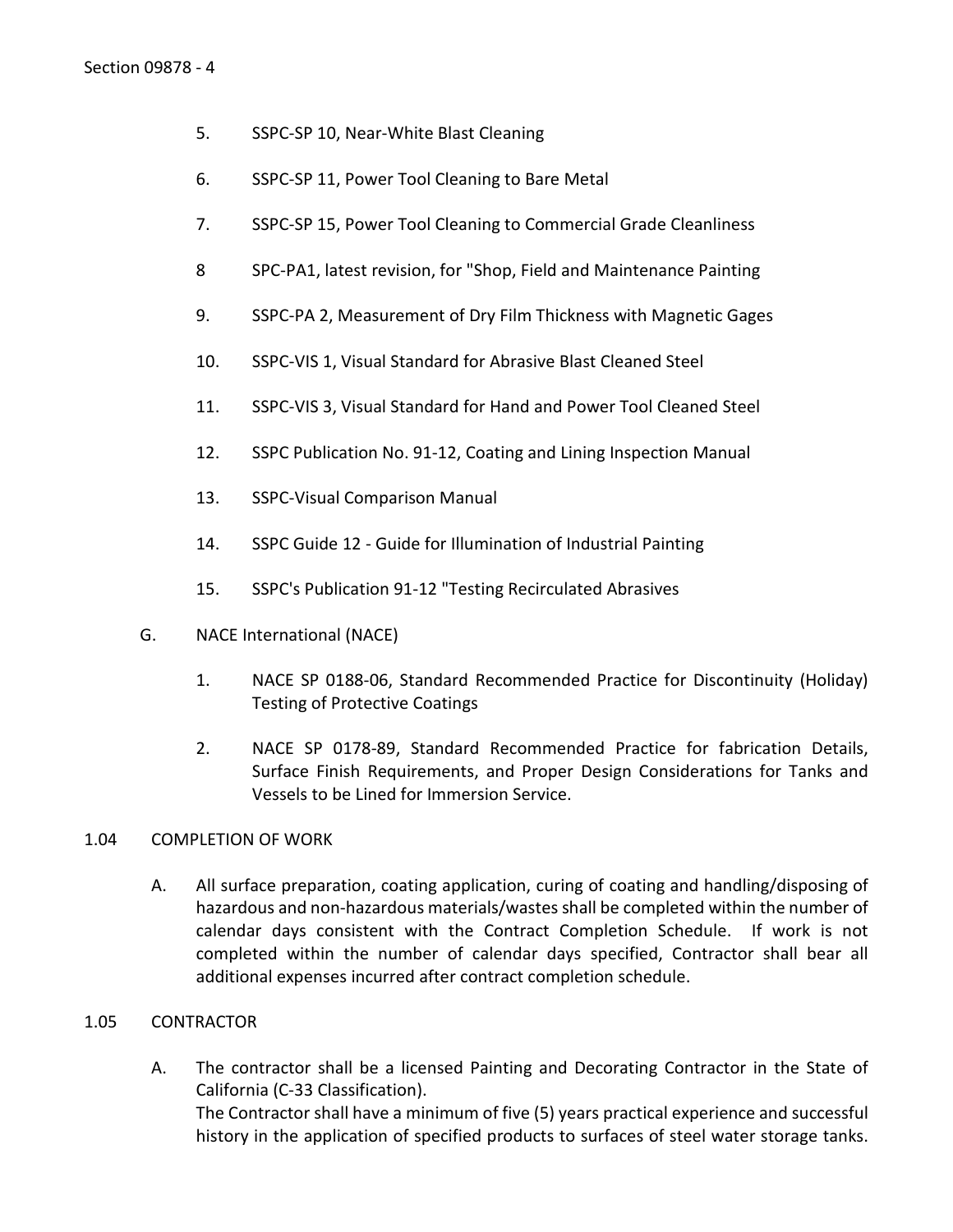The Contractor shall substantiate this requirement by furnishing a written list of references.

#### <span id="page-6-0"></span>1.06 DEFINITIONS

- A. "Engineer" refers to the person authorized by the District to oversee the execution of the contract, acting either directly or through his properly authorized agents, each agent acting only within the scope of authority delegated to him.
- B. "Lining" refers to protective materials used or applied to interior surfaces. "Paint" refers to protective materials used or applied on exterior surfaces. "Coating" refers to protective materials used or applied on interior or exterior surfaces, or any protective material in general.
- C. "District" refers to the Eastern Municipal Water District.

#### <span id="page-6-1"></span>1.07 HOURS OF WORK

- A. The Contractor's activities shall be confined to an eight-hour shift between the hours of 7:00 a.m. and 5:00 p.m. Monday through Friday, excluding District-designated holidays. Deviation from these hours will not be permitted without the prior consent of the District, except in emergencies involving immediate hazard to persons or property.
- B. In the event of either a Contractor requested deviation or Contractor caused emergency deviation, inspection service fees for District personnel and any third-party inspector will be charged against the Contractor at the discretion of the District. The service fees will be calculated at overtime rates including benefits, overhead, and travel time. The service fees will be deducted from any amounts due the Contractor. Charges will be made for any change to extraordinary work hours, including standby time due to late crew arrival or "no-show" by crew.
- C. Inspection hours made necessary as a result of the Contractor's crew working over forty hours per week must be scheduled and approved by District and overtime paid for by Contractor at the prevailing rate for overtime. Inspections requested by or made necessary as a result of actions by the Contractor on Saturdays, Sundays or holidays must be scheduled and approved by District and paid for by Contractor at the prevailing rate for overtime or holiday work.

#### <span id="page-6-2"></span>1.08 PRE-BID CONFERENCE

A. Pre-Bid Conference for the project will be conducted by the Engineer as noted in the Notice Inviting Bids. The object of the Pre-Bid Conference is to acquaint bidders with the existing facility and site. The conditions and requirements of the plans and specifications shall govern over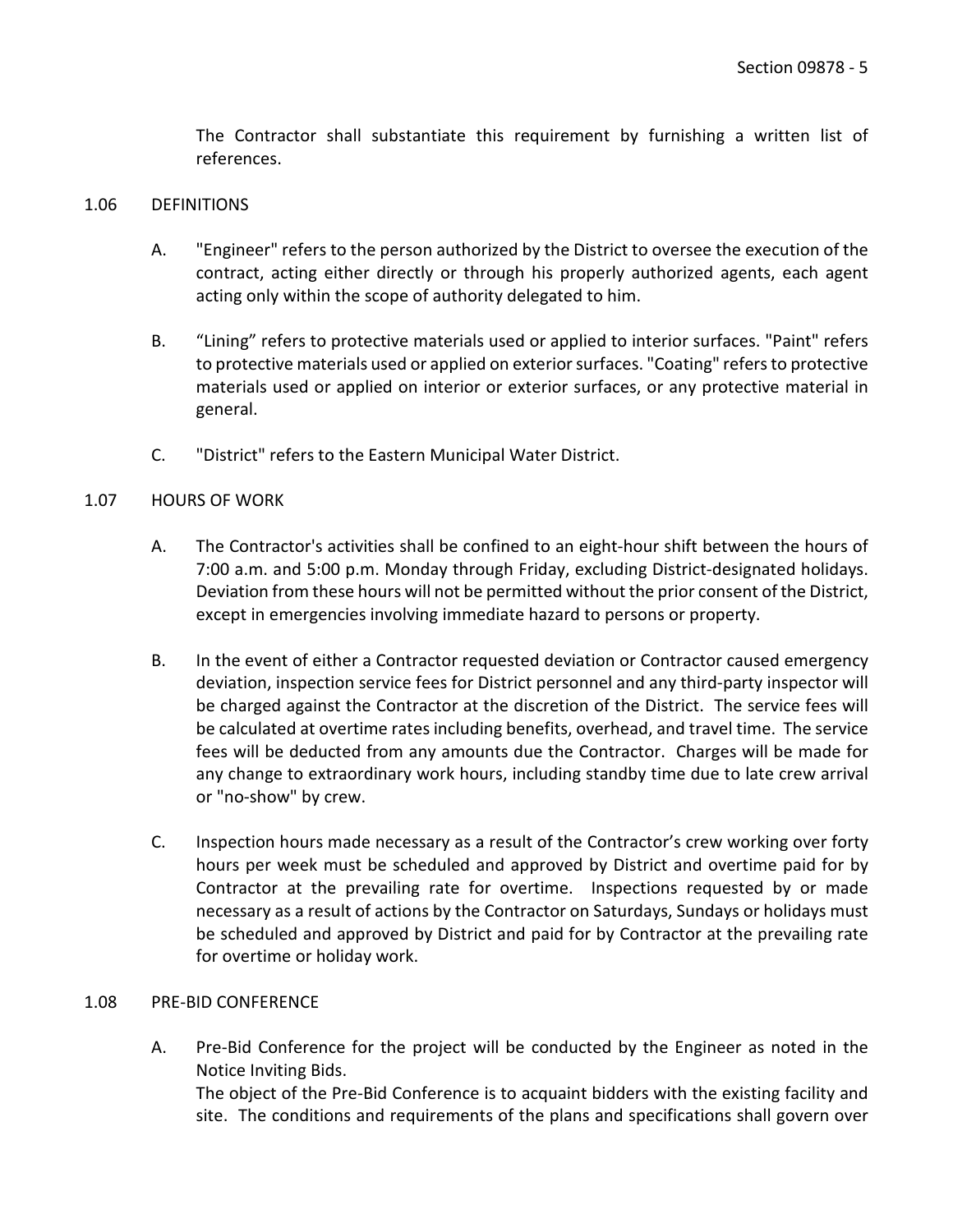any information presented at the Pre-Bid Conference, unless amended in writing by the Engineer.

#### <span id="page-7-0"></span>1.09 PRE-CONSTRUCTION CONFERENCE

A. Pre-Construction Conference shall be scheduled prior to start of project. The District, Contractor, and Engineer shall be present. The sequence of work will be discussed and will be mutually agreed upon to ensure that the work is accomplished and completed as stated in the Contract, and to allow for inspection and operations flexibility by District. A schedule of work to be accomplished and a list of labor, material, and equipment rates for additional work will be established and maintained throughout the project. Contractor shall furnish resumes of all personnel assigned to project, and a complete set of approved submittal data for use by inspection personnel. Contractor shall have a designated representative for all projects.

#### <span id="page-7-1"></span>1.10 QUALITY ASSURANCE

- A. General: Quality assurance procedures and practices shall be utilized to monitor all phases of surface preparation, application, and inspection throughout the duration of the project. Procedures or practices not specifically defined herein may be utilized provided they meet recognized and acceptable professional standards and are approved by the District.
- B. The Contractor shall submit manufacturers' literature and material Safety Data Sheets (SDS) on all materials to be used in coating operations, including, but not limited to coatings, thinners, solvents, and cleaning fluids. No materials will be allowed which have been stored over 60 days, or manufacturer's recommended shelf life, whichever is less. Contractor shall maintain copies of SDS's at jobsite at all times. Copies of all invoices showing purchased dates and delivery for all material mentioned above will be required.
- C. All materials furnished and all work accomplished under the Contract shall be subject to inspection by the District. The Contractor shall be held strictly to the true intent of the Specifications in regard to quality of materials, workmanship, and diligent execution of the Contract.
- D. Work accomplished in the absence of prescribed inspection may be required to be removed and replaced under the proper inspection, and the entire cost of removal and replacement, including the cost of all materials which may be furnished by the District and used in the work thus removed, shall be borne by the Contractor, regardless of whether the work removed is found to be defective or not.

Work covered up without the authority of the District, shall, upon order of the District, be uncovered to the extent required, and the Contractor shall similarly bear the entire cost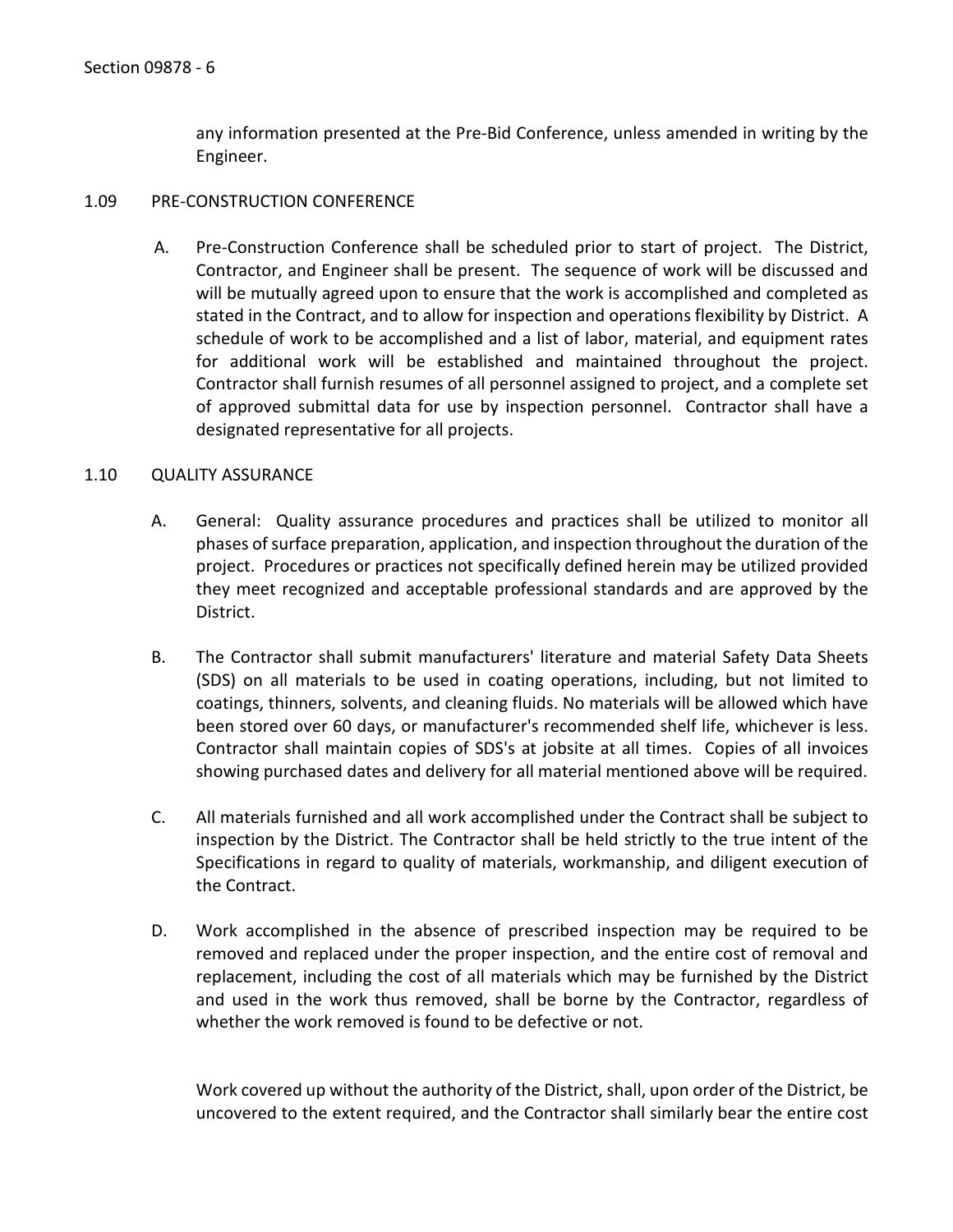of accomplishing all the work and furnishing all the materials necessary for the removal of the covering and its subsequent replacement, as directed and approved by the District.

- E. The District will make, or have made, such tests as it deems necessary to assure the work is being accomplished in accordance with the requirements of the Contract. Unless otherwise specified in the Special Conditions, the cost of such testing will be borne by the District. In the event such tests reveal non-compliance with the requirements of the Contract, the Contractor shall bear the cost of such corrective measures deemed necessary by the District, as well as the cost of subsequent retesting and re-inspection. It is understood and agreed the making of tests shall not constitute an acceptance of any portion of the work, nor relieve the Contractor from compliance with the terms of the Contract.
- F. Warranty Inspection: Warranty inspection shall be conducted between the eleventh and eighteenth months following completion of all work and filing of the Notice of Acceptance. The inspection will be accomplished when there will be minimum inconvenience to the District. All personnel present at the Pre-Job Conference should be present at this inspection. All defective work shall be repaired in strict accordance with this specification and to the satisfaction of the District.
	- 1. Notification: The District shall establish the date for the inspection and shall notify the Contractor at least 30 days in advance. The District will drain the tank and Contractor shall provide, at his own expense, suitable lighting, scaffolding and ventilation for the inspection. At the District's option, warranty inspection for interior surfaces may be accomplished by diving operations with tank in service.
	- 2. Interior Inspection: The entire interior coating systems shall be visually inspected. All defective coating as well as damaged or rusting spots of the tank shall be satisfactorily repaired by and at the sole expense of the Contractor. All repaired areas shall then be electrically tested as specified in the above-mentioned section and repair/electrical testing procedure repeated until surface is acceptable to the District. Defective coating shall be any of those defined by SSPC's Visual Comparison Manual.
	- 3. Inspection Report: The District shall prepare and deliver to the Contractor an inspection report covering the first anniversary inspection, setting forth the number and type of failures observed, the percentage of the surface area where failure has occurred, and the names of the persons making the inspection.
	- 4. Schedule: Upon completion of inspection and receipt of Inspection Report as noted herein, District shall establish a date for Contractor to proceed with remedial work. Any delay on part of Contractor to meet schedule Contract and District may proceed to have defects remedied as outlined under General Provisions.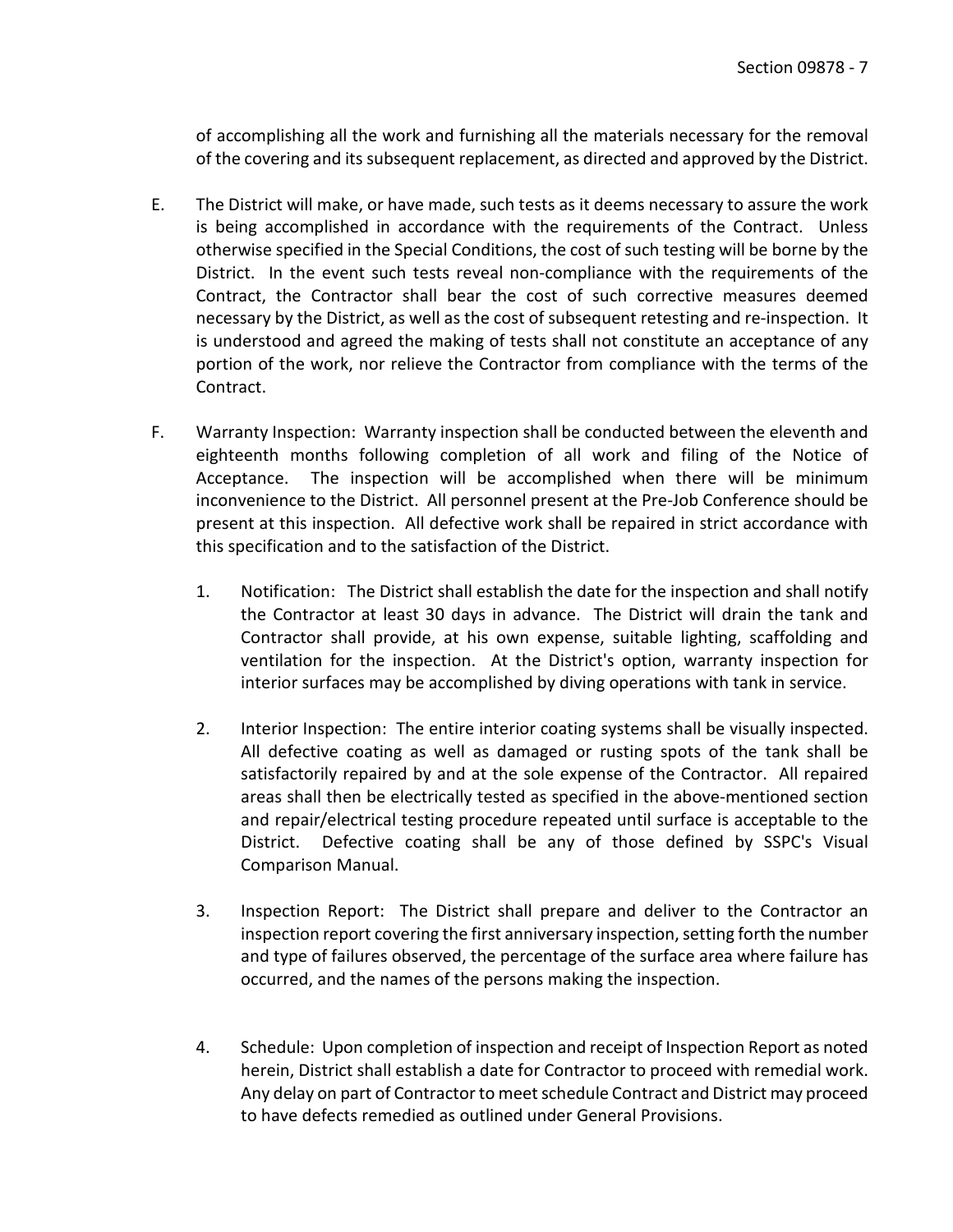- 5. Remedial Work: Any location where coating has peeled, bubbled, or cracked and any location where rusting is evident shall be considered to be a failure of the system. The Contractor shall make repairs at all points where failures are observed by removing the deteriorated coating, cleaning the surface, and reapplying the same system. If the area of failure exceeds 25 percent of a specific coated surface, the entire applied system may be required to be removed and reapplied based on the District's sole judgment in accordance with the original specification.
	- a. Specific coated surfaces are defined as follows:
		- (i) Underside of roof and entire roof support structure
		- (ii) Interior shell wall
		- (iii) Floor
		- (iv) Attachments, accessories and appurtenances
- 6. Upon completion of warranty remedial repairs, Contractor shall disinfect tank as originally specified.
- 7. Costs: All noted costs for Contractor's inspection and all costs for repair shall be borne by the Contractor and in figuring his bid, the Contractor shall include an appropriate amount for testing and repair as no additional allowance will be paid by the District for said inspection and repair.

#### <span id="page-9-0"></span>1.11 SAFETY AND HEALTH REQUIREMENTS

A. Contractor shall fully comply with California Code of Regulations pertaining to the work including, but not limited to, the following Construction Safety Orders (CSO) or General Industry Safety Orders (GISO):

| 1. | Illness Injury Prevention Program | CSO/GISO    | 1508/3203 |
|----|-----------------------------------|-------------|-----------|
| 2. | Confined Space Plan               | <b>GISO</b> | 5156/5159 |
| 3. | <b>Respiratory Protection</b>     | CSO/GISO    | 1531/5144 |
| 4. | <b>Hazard Communication</b>       | <b>GISO</b> | 5194      |
| 5. | Lead-Based Paint Compliance Plan  | <b>CSO</b>  | 1532.1    |
| 6. | <b>Rolling Scaffolds</b>          | CSO         | 1646      |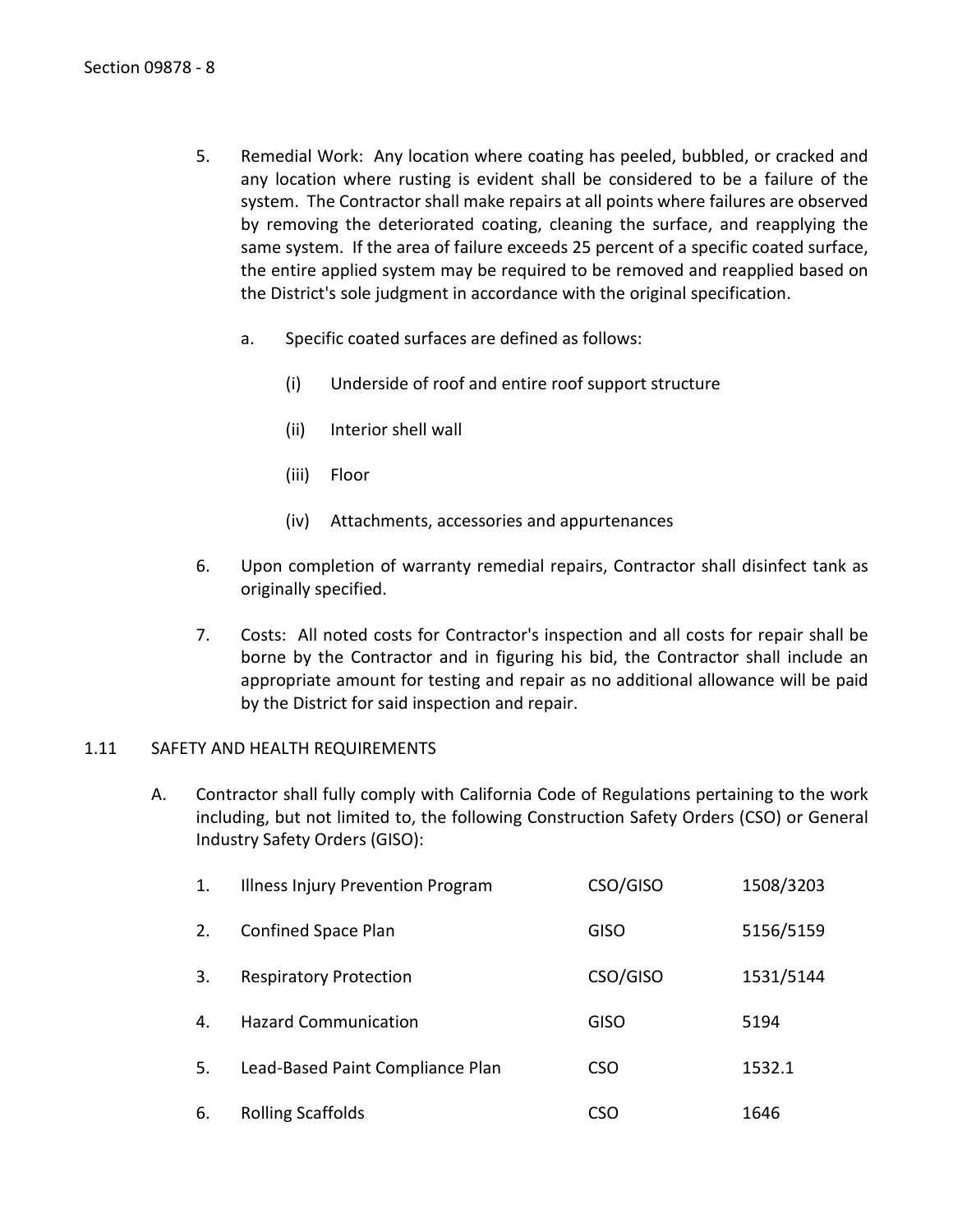| 7.  | <b>Employee Safety Instruction</b>  | CSO         | 1510 |
|-----|-------------------------------------|-------------|------|
| 8.  | <b>Emergency Medical Service</b>    | <b>CSO</b>  | 1512 |
| 9.  | Dusts, Fumes, Mists, Vapors & Gases | <b>CSO</b>  | 1528 |
| 10. | <b>Fall Protection</b>              | <b>CSO</b>  |      |
| 11. | <b>Hearing Conservation</b>         | <b>GISO</b> |      |

- B. General: Contractor assumes the responsibility to accomplish all work in a safe and prudent manner, and to conform to all applicable safety requirements, regulations and guidelines of federal, state and local regulatory agencies, as well as applicable manufacturer's printed instructions and appropriate technical bulletins and manuals. Without in any way limiting that responsibility or assuming responsibility for safety, District is particularly concerned that the following are strictly observed:
	- 1. Life Saving Equipment: Contractor shall provide and require use of personal protective life saving equipment for all its personnel working in or about the project site.
	- 2. Access Facilities: All ladders, scaffolding and rigging shall be designed for their intended uses. Ladders and scaffolding shall be erected where requested by District to facilitate inspection and be moved by the Contractor to locations requested by the District.
	- 3. Ventilation: Contractor shall ensure there is proper ventilation, air eduction and exhausting of solvent vapors to reduce the concentration of air contaminants to a level which poses no hazard to personnel at or near the job site. Air circulation and exhausting of solvent vapors shall be continued until coatings have fully cured. Forced air eduction during blast cleaning and coating application operations is mandatory. The exhaust blower capacity shall be sufficient to maintain air changes within tank interior in accordance with Cal-OSHA, coating manufacturer's recommendations, and local air quality management district regulations.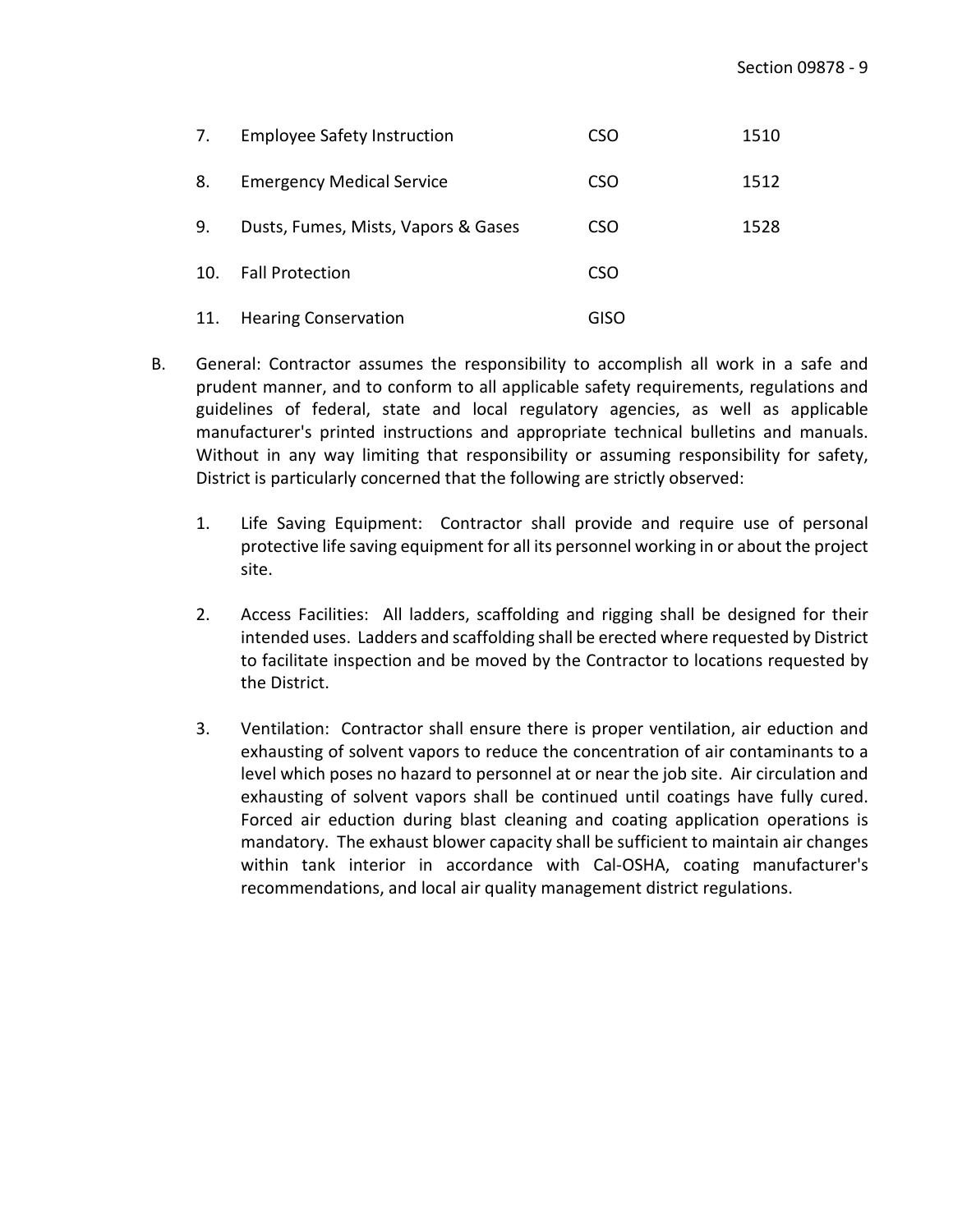- a. If dehumidification is not used, exhaust blower shall exhaust into a District-approved structure which precludes the exhausting of lead-laden or non-hazardous coating chips or particulate matter onto the site or into the atmosphere.
- 4. Dehumidification: Dehumidification equipment or other alternate ventilation systems must be approved by the District. Equipment must be operated on a continuous basis during all blasting, coating and curing operations, including shifts during which no work is being accomplished. Requirement for exhausting of dust, etc. from tank interior noted in Part 1.11B.3.a above applies to all dehumidification operations.
- 5. Head and Face Protection and Respiratory Devices: Equipment shall include protective helmets which shall be worn by all persons while in the vicinity of the work. During abrasive blasting operations, nozzlemen shall wear U.S. Bureau of Mines approved positive pressure air-supplied helmets and all other persons who are exposed to blasting dust shall wear respiratory protection determined necessary by the exposure assessment of the Certified Industrial Hygienist.

Positive pressure air-fed hoods and/or masks shall be supplied by an air source currently certified to produce "Class D Breathing Air". Contractor shall at all times during the work maintain onsite current documentation to substantiate the quality of the breathing air.

Barrier creams shall be used on any exposed areas of skin.

- 6. Grounding: All hoses shall be grounded to prevent accumulation of charges of static electricity.
- 7. Illumination: Sparkproof artificial lighting shall be provided for all work in confined spaces. Light bulbs shall be guarded to prevent breakage. Lighting fixtures and flexible cords shall comply with the requirements of NFPA 70 "National Electric Code" for the atmosphere in which they will be used. Whenever required by the District, the Contractor shall provide additional illumination and necessary supports to cover all areas to be inspected. The level of illumination for inspection purposes shall be determined by the District.
- 8. Toxicity and Explosiveness: The maximum allowable concentration of vapor shall be kept below the maximum safe concentration for eight-hour exposure, plus Lower Explosive Limit (L.E.L.) must be strictly maintained. All regulations related to safety of personnel and handling of such materials shall be strictly followed. Cost of handling and disposing of such materials will be borne by the Contractor.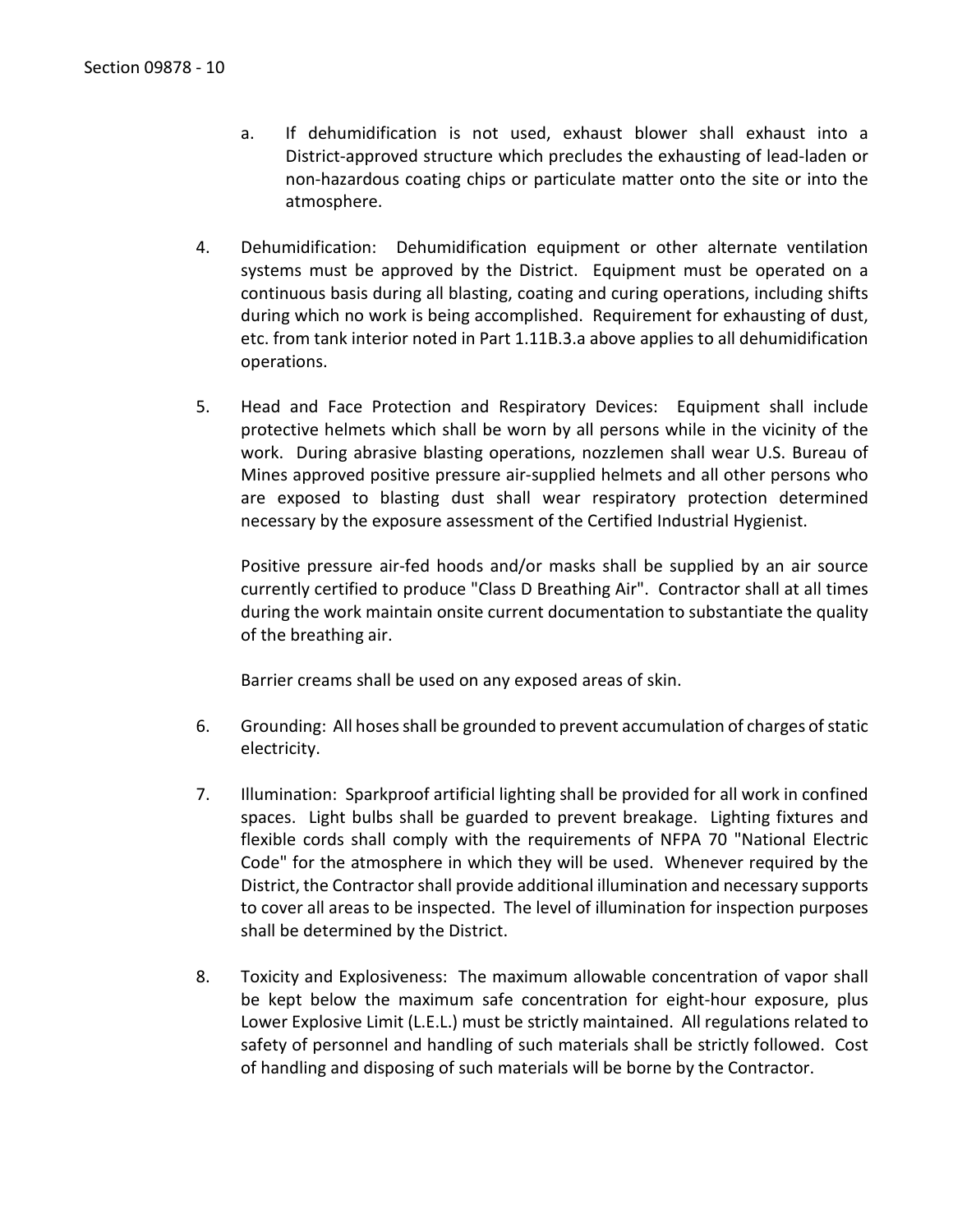- a. When interior coatings have been determined to contain lead or other hazardous materials at any concentration, Contractor's responsibility for meeting all regulations relating to toxic and hazardous materials includes, but is not limited to, obtaining all permits and EPA numbers, having a Certified Industrial Hygienist onsite the first day of blasting to sample the air, processing paperwork, blood testing of personnel at start and finish of project, sampling and testing of wastes, paying fees, handling and packaging of wastes at site, and delivering materials to the selected Class I dumpsite using licensed hazardous materials transporters. All regulations relating to working with heavy metals or confined spaces shall be strictly enforced.
- 9. Protective Clothing: When handling and mixing coatings, workmen shall wear gloves and eye shields. If working with lead or other heavy metals, regulations regarding handling of exposed clothing shall be strictly enforced.
- 10. Fire: Contractor shall provide appropriate fire abatement devices and prohibit any flames, welding and smoking during mixing and application of materials.
- 11. Sound Levels: Whenever the occupational noise exposure exceeds the maximum allowable sound levels, the Contractor shall provide and require the use of approved ear protective devices.
	- a. Noise suppression shall be practiced at all times to minimize disturbance to persons living or working nearby, and to the general public. Measures to be used in effecting noise suppression shall include (but not limited to) equipping all internal combustion engines with critical residential silencers (mufflers), shielding noise-producing equipment from nearest areas of human occupancy by location in such positions as to direct the greatest noise emissions away from such areas, and conducting operations in the most effective manner to minimize noise generation consistent with the prosecution of the Contract in a timely and economic manner. Whenever levels are objectionable, they shall be adjusted as directed by the District.

### <span id="page-12-0"></span>1.12 COMPLIANCE WITH ENVIRONMENTAL REGULATORY REQUIREMENTS

A. Contractor shall comply with all current federal, state, and local environmental laws and regulations, including, but not limited to the laws and regulations of the U.S. Environmental Protection Agency (USEPA), the California Air Resources Board (CARB), and the South Coast Air Quality Management District (SCAQMD).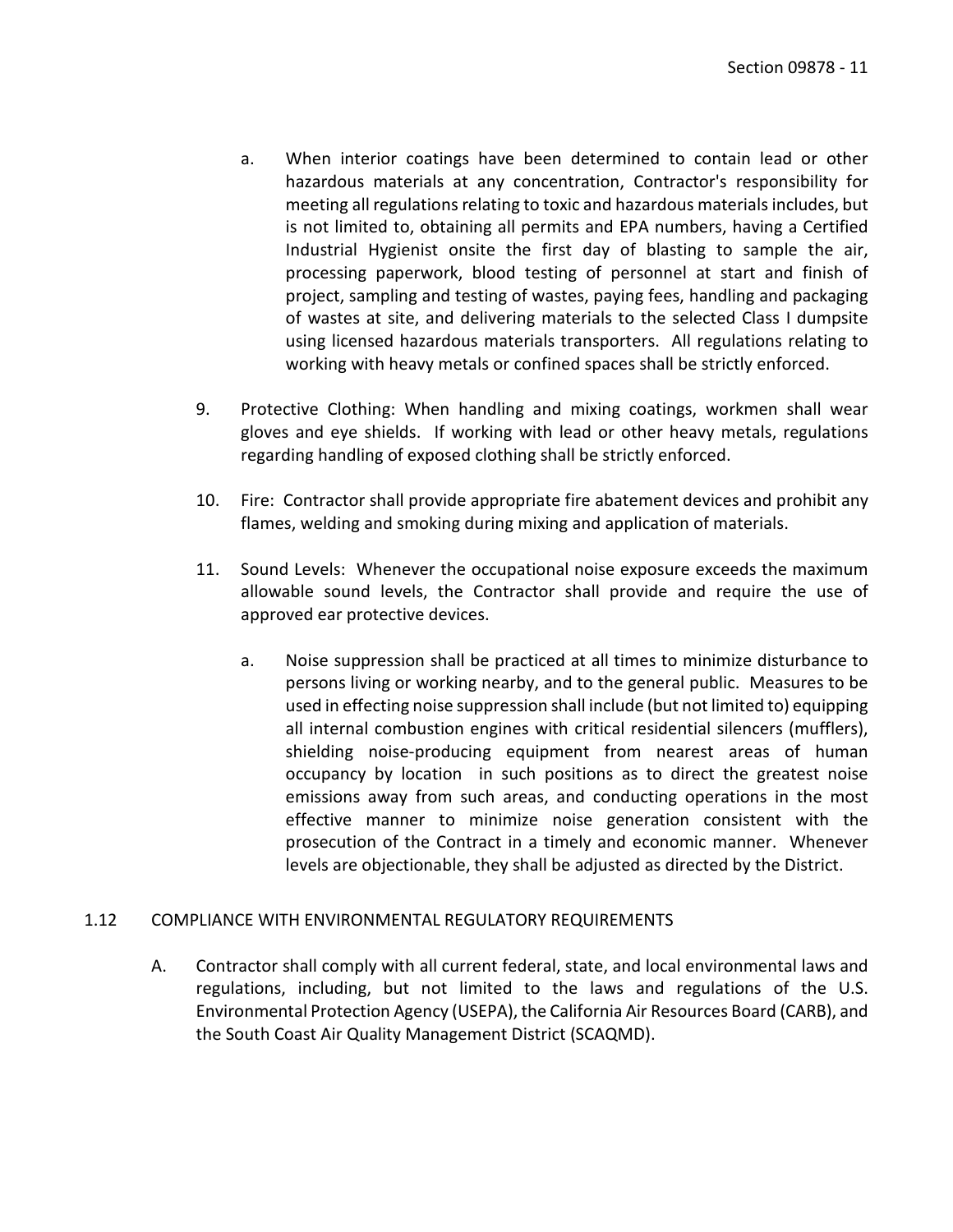## <span id="page-13-0"></span>**PART 2 - COATING AND DISINFECTION MATERIALS**

#### <span id="page-13-1"></span>2.01 GENERAL

- A. Standard products of manufacturers other than those specified on the Approved Material List provided, will be accepted when it is proved to the satisfaction of the District they are equal in composition, durability, usefulness and convenience for the purpose intended. Substitutions will be considered provided the following minimum conditions are met:
	- 1. The proposed coating system shall have a dry film thickness equal to or greater than that of the specified system.
	- 2. The proposed coating system shall employ an equal or greater number of separate coats.
	- 3. The proposed coating system shall employ coatings of the same generic type.
	- 4. All requests for substitution shall carry full descriptive literature and directions for application, along with complete information on generic type, non-volatile content by volume and a list of 10 similar projects, all at least three years old, where the products have been applied to similar exposure.
	- 5. The District requires that the Contractor provide certified laboratory data sheets showing the results of complete spectrographic and durability tests accomplished on the proposed substitute. Tests shall be accomplished by an independent testing laboratory satisfactory to the District and all costs incurred in the testing program shall be borne by the Contractor. In any case, the District shall be sole and final judge of the acceptability of any proposed substitution. Requests for substitution must be approved in writing prior to date of bid.
- B. All materials shall be brought to the jobsite in the original sealed containers. They shall not be opened or used until District's representative has physically inspected contents and obtained necessary data from information printed on containers or label. Materials exceeding storage life recommended by the manufacturer shall be rejected. Copy of invoice showing purchase and delivery dates will be required.
- C. Flammability, toxicity, allergenic properties, and any other characteristic requiring field precautions shall be identified and specific safety practices shall be stipulated as required by federal, state, local manufacturer, or SDS.
- D. All coating materials shall be stored in enclosed structures to protect them from weather and excessive heat or cold. Flammable materials must be stored to conform with District, County, State and Federal safety codes for flammable materials. Coatings shall be protected from freezing at all times.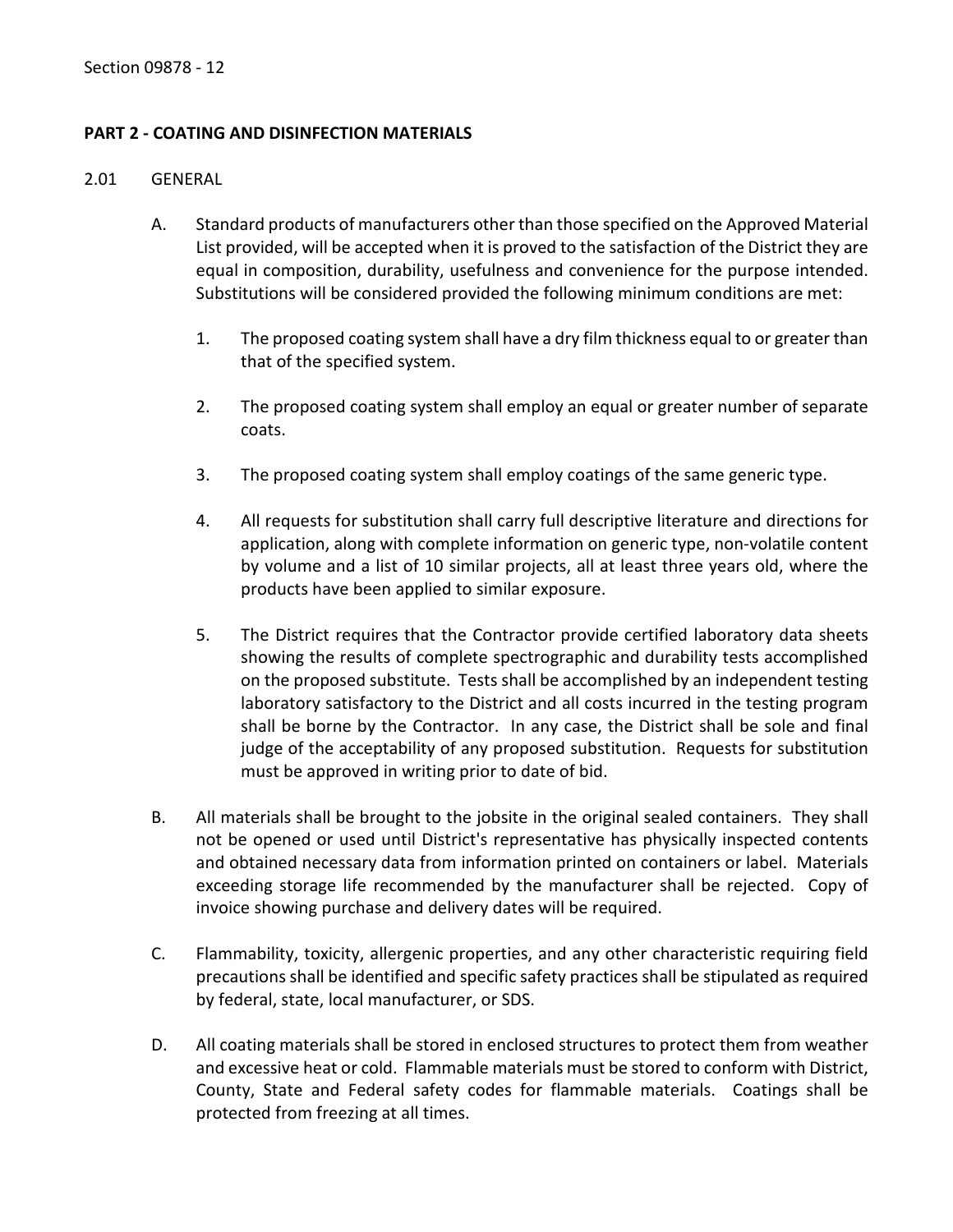E. Contractor shall use products of same manufacturer for all coats.

### <span id="page-14-0"></span>2.02 INTERIOR COATING MATERIALS

- A. All coating materials for interior surfaces of tank must appear on the Standard 61 of the National Sanitation Foundation (NSF) or Standard 61 of the Underwriters' Laboratory, latest. Products containing perchloroethylene (PCE), trichloroethylene (TCE), lead, or chromium will not be permitted.
	- 1. The Contractor shall provide, prior to coating any surfaces of the reservoirs, written certifications from the coating manufacturers stating that the coating materials, thinners, solvents, and equipment cleaning fluids provided by the manufacturers do not contain PCE or TCE. The Contractor shall also certify, in writing, that no material containing PCE, TCE, lead, or chromium in any form will be used for the interior coatings of the reservoir. This shall include all solvents, thinners, and cleaning fluids at the job site, regardless of where the materials were obtained.
	- 2. The District may require all solvents, thinners and cleaning fluids be tested for TCE and PCE prior to being used at the job site. The Contractor shall provide the District with samples of each material at no cost to the District. Unacceptable materials shall be removed from the job site.
- B. All coating materials shall comply with air pollution regulations, specifically the local air quality management district or air pollution control district rules, and rules for the District. Please refer to [www.aqmd.gov/rules/reg/reg11/r1113.pdf.](http://www.aqmd.gov/rules/reg/reg11/r1113.pdf)
- C. All interior coating materials shall also conform to regulations and applicable requirements of local, State and Federal health regulatory agencies, and must appear on the current National Sanitation Foundation (ANSI/NSF) Standard 61, latest.
- D. Coatings shall be in accordance with the systems specified in Part 3.07.
- E. Joint sealant shall be an NSF-61 certified approved flexible polyurethane or polysulfide product, meeting Federal Specification TT-S-230.

### <span id="page-14-1"></span>2.03 DISINFECTION MATERIALS

- A. Disinfection materials shall conform to all requirements of AWWA Standard C652, latest revision.
- B. Cleaner for pre-disinfection cleaning of interior surfaces shall be Gre-Sa-Way or approved equal.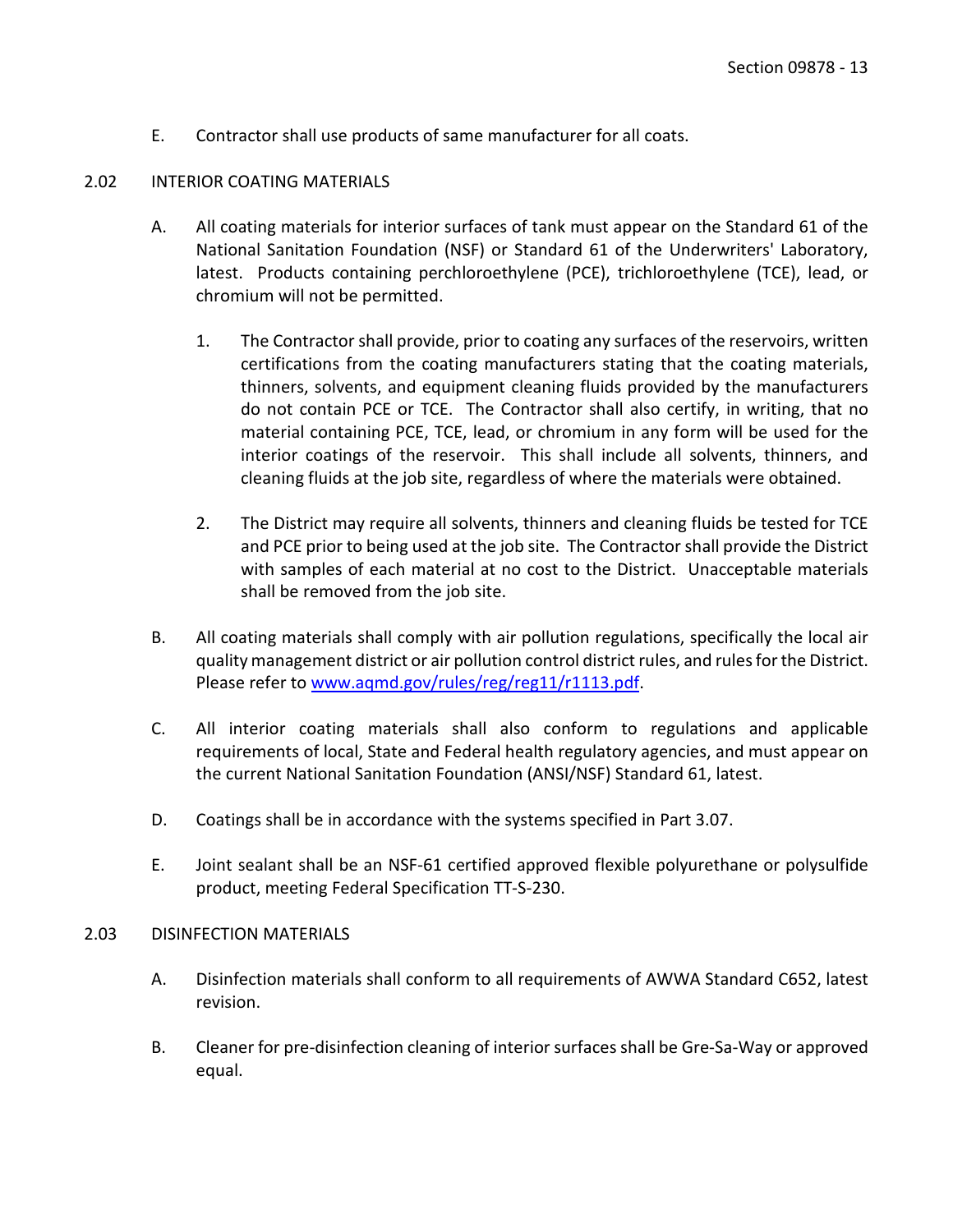### <span id="page-15-0"></span>**PART 3 - EXECUTION**

#### <span id="page-15-1"></span>3.01 GENERAL

- A. All surface preparation, coating application shall conform to applicable standards of the Society for Protective Coatings, the Eastern Municipal Water District and the manufacturer's printed instructions. Material applied prior to approval of the surface preparation by the District shall be removed and reapplied to the satisfaction of the District at the expense of the Contractor.
- B. All work shall be accomplished by skilled craftsmen qualified to accomplish the required work in a manner comparable with the best standards of practice. Resumes of personnel to be used on the project shall be submitted upon Notice of Award. Continuity of personnel shall be maintained and transfers of key personnel shall be coordinated with the District.
- C. The Contractor shall provide a supervisor to be at the work site during cleaning and application operations. The supervisor shall have the authority to sign and change orders, coordinate work and make other decisions pertaining to the fulfillment of their contract.
- D. Contractor shall provide approved sanitary facilities for all Contractor personnel, as no existing facilities will be available to the Contractor. Facilities shall be maintained during the project to complete standards established by District and shall be removed prior to Contractor's departure from the site at completion of the project.
- E. Dust, dirt, oil, grease or any foreign matter which will affect the adhesion or durability of the finish must be removed by washing with clean rags dipped in an approved commercial cleaning solution, rinsed with clean water and wiped dry with clean rags.
- F. The Contractor's equipment shall be designed for application of materials specified and shall be maintained in first class working condition. Compressors shall have suitable traps and filters to remove water and oils from the air. Blotter test shall be accomplished at each start-up period and as deemed necessary by the District. Contractor's equipment shall be subject to approval of the District. This approval does not relieve the Contractor's responsibility for the safe operation of the equipment or its performance.
	- 1. Cleanliness of compressed air supply shall be verified daily, and as deemed necessary by District, by directing a stream of air, without abrasive, from the blast nozzle onto a white blotter or cloth for twenty seconds. If oil or water appears on the blotter or cloth, all traps and separators shall be blown down until two subsequent twenty-second tests show no further oil or water.
- G. Application of the first coat shall follow immediately after surface preparation and cleaning within an eight-hour working day. Any cleaned areas not receiving first coat within an eight-hour period shall be recleaned prior to application of first coat. If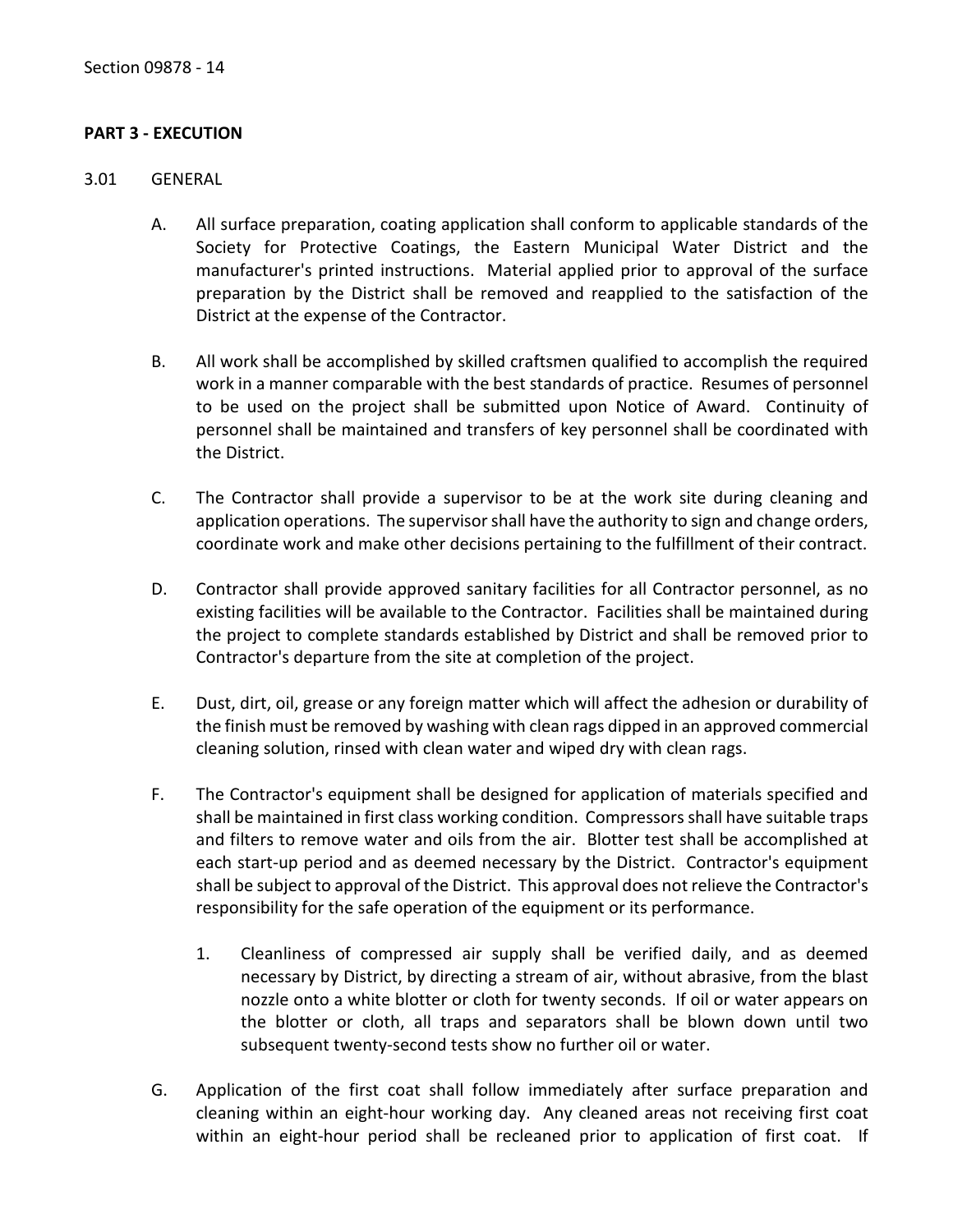dehumidification equipment is used, cleaned areas may have first coat applied at last shift of the week, provided dehumidification equipment has run continuously during the complete week, and surfaces meet all requirements of the specification. Monitoring devices approved by the District shall be used to ensure continuous operation.

- H. Because of presence of moisture and possible contaminants in atmosphere, care shall be taken to ensure previously coated or painted surfaces are protected or recleaned prior to application of subsequent coat(s). Methods of protection and recleaning shall be approved by the District.
	- 1. Project is subject to intermittent shutdown if, in the opinion of the District, cleaning and application operations are creating a localized condition detrimental to ongoing facility activities, personnel or adjacent property.
	- 2. In the event of emergency shutdown by the District, Contractor shall immediately correct deficiencies. All additional costs created by shutdown shall be borne by Contractor.
- I. The Contractor shall provide, at his own expense, all necessary power required for his operations under the contract.
- J. Contractor shall tightly seal any tank vents, pumps, motors, and other open areas to prevent intrusion of coating or other contaminants. The sealing system shall be designed to allow continuous operation of facilities or equipment, with no detrimental effects. If necessary, sealing system shall be removed daily at termination of work, or as directed by the District.
- K. Overspray Control: The Contractor shall conduct all operations so as to confine abrasive blasting debris and coating overspray to within the bounds of the site. The Contractor shall take all precautions necessary to prevent adverse off-site consequences of application operations. Any complaints received by the District relating to any such potential off-site problems will be immediately delivered to the Contractor-assigned jobsite representative. The Contractor shall immediately halt blast cleaning or application work and shall take whatever corrective action is required to mitigate any such problems. All costs associated with protection of off-site properties and/or correction of damage to property as a result of blast cleaning or application operations shall be borne directly by the Contractor at no additional expense to the District.
	- 1. District approval of Contractor's overspray prevention procedures and District's presence on project does not free Contractor from responsibility for overspray. Daily approval of procedures will be required prior to start of spray operations.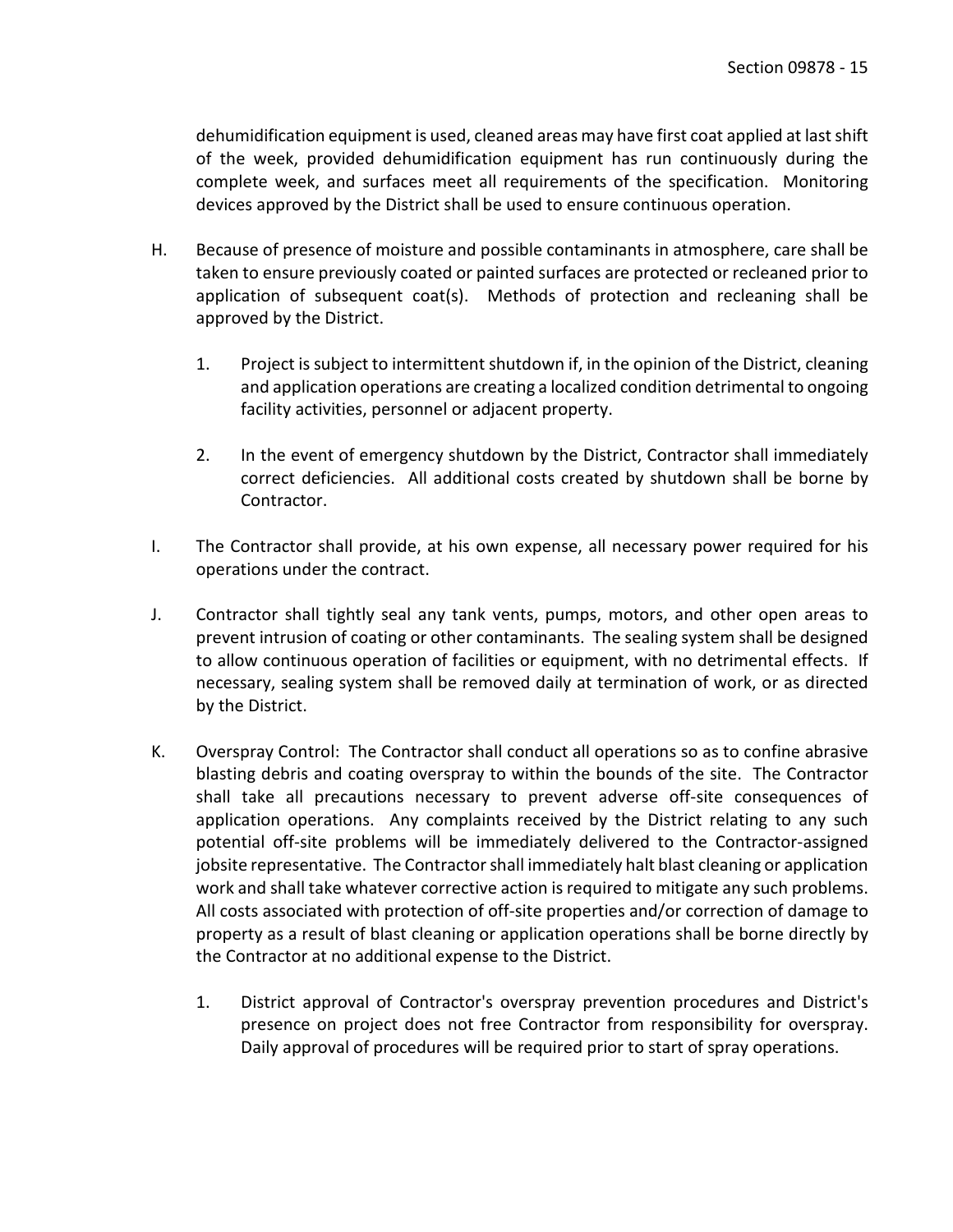#### <span id="page-17-0"></span>3.02 REMOVE AND REINSTALL EXISTING CATHODIC EQUIPMENT

- A. When the tank has an existing cathodic protection system installed, the Contract Price shall include, but not be limited to, all labor, materials, and equipment to perform the following work:
	- 1. Disconnect wiring to cathodic equipment, anodes, and reference cells.
	- 2. Remove all existing header wires, control boxes, mounting hardware, anodes and reference cell. Protect equipment during the surface preparation and coating processes.
	- 3. Upon completion of all coating refurbishment work, re-install header wires, control boxes, mounting hardware, anodes and reference cell, and attendant wiring. Contractor shall replace all components specified in the Special Conditions. Test and verify to the satisfaction of the District Representative that the cathodic equipment is fully functional. Once the cathodic protection system is accepted as fully functional, it shall be disconnected for the duration of the 18-month coating warranty period.
	- 4. Any cathodic protection components inadvertently damaged during the removal and re-installation process shall be replaced with new components to the satisfaction of the District Representative.
	- 5. Where new anodes are required as detailed in the Special Conditions, anode materials and installation shall be as follows:

MAGNESIUM ANODES (20', Standard Potential)

- a. Anodes shall be extruded magnesium alloy rods in accordance with ASTM B107 with a steel wire core. The standard potential magnesium alloy shall have a theoretical energy capacity of 1000 ampere-hours per pound and have a nominal useful capacity of 500 ampere-hours per pound.
- b. The chemical composition shall be as follows:

| Aluminum      | 2.5 to 3.5%   |
|---------------|---------------|
| Manganese     | 0.20% Min.    |
| Zinc          | 0.7 to 1.3%   |
| Silicon       | 0.05% Max.    |
| Copper        | $0.01\%$ Max. |
| <b>Nickel</b> | 0.001% Max.   |
| Iron          | 0.002% Max.   |
| Other (each)  | 0.05% Max.    |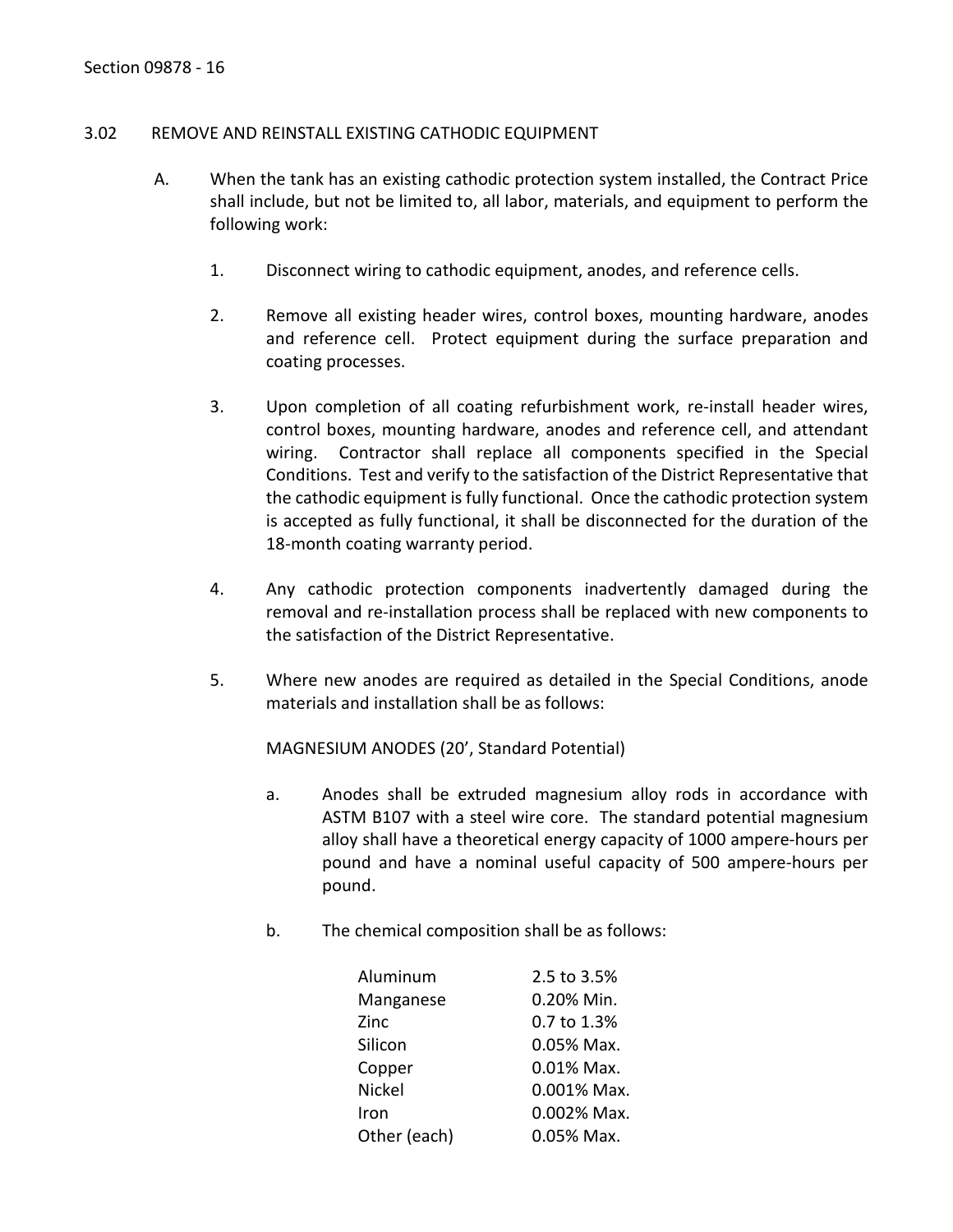Other (total) 0.30% Max. Magnesium Remainder

The open circuit potential of the anode shall be between 1.40 and 1.50 volts versus a copper/copper-sulfate reference electrode.

- c. Anodes shall have an outside diameter of 2.024-inch and a nominal weight of 2.5 pounds per linear foot. Lengths are 20 feet or as shown on the Drawings. The steel wire core shall be 3/16-inch diameter.
- d. The anode lead cable shall be attached to the steel wire anode core with suitable brass crimp connector. The connection shall be silver soldered or brazed as shown in the Drawings. The connection shall be insulated with a heat shrink, mastic filled sleeve. The sleeved connection and 2 inches of the anode shall be fully encapsulated with a PVC cap filled with potting epoxy as shown in the Drawings.
- 6. Where new reference cell is required as detailed in the Special Conditions, reference cell materials and installation shall be as follows:

COPPER SULFATE REFERENCE ELECTRODE (PERMANENT)

- a. General Requirements: Copper sulfate reference electrodes (or cells) shall be constructed with an ion trap to prevent contamination. The reference electrode shall have a design life of 15 years and a stability of +/-5 millivolts under a 3.0-microampere load.
- b. Reference Electrode Wires: Provide each reference electrode with a No. 14 AWG THWN lead wire. The cells shall have red insulation. For reference cells installed inside tank, each lead wire shall be long enough to extend from the electrode to the anode resistor box without any splices. For buried reference cells installed inside tank, each lead wire shall be long enough to extend from the pipe trench to the test box without any splices.
- c. Type: Use STAPERM Model CU-2-FW, or approved equal.

# <span id="page-18-0"></span>3.03 TREATMENT OF HAZARDOUS MATERIALS (WHEN PRESENT AT ANY CONCENTRATION)

A. All regulations related to safety, worker protection and handling of such materials shall be strictly followed. When interior surfaces have been determined, by laboratory analyses, to contain varying levels of lead and other heavy metals, submittal of a written plan of action for the project shall be accomplished by Contractor prior to start of project.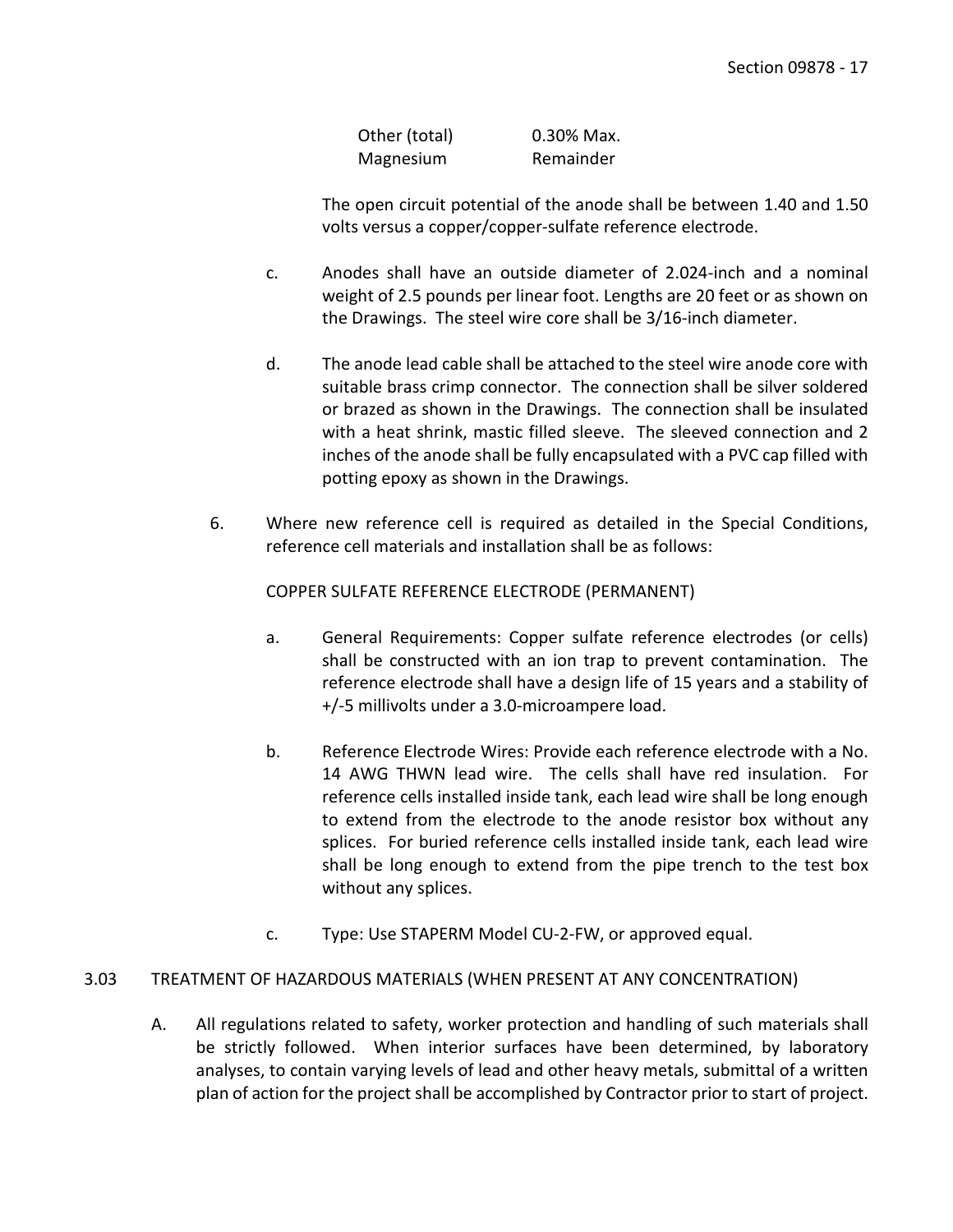- B. When heavy metals are present, Contractor shall comply with requirements of the Codes and Regulations listed in Section 3.03.F. below for handling and disposing of hazardous wastes resulting from surface contamination and removed coating particles. Submittal of a written plan of action for the project shall be accomplished by Contractor prior to start of project.
- C. When heavy metals are present, District will remove four representative samples of soil from jobsite prior to start of work. Samples will be tested under requirements listed below for determination of lead and other heavy metals to ensure soil does not contain excessive levels of lead and other heavy metals. If soils contain excessive levels of lead or other heavy metals, site remediation will be the responsibility of the District. Copies of laboratory analyses reports shall be forwarded to Contractor immediately upon receipt from laboratory, prior to start of any work. Any required remediation schedule will be determined by the District.
- D. When interior coatings have been determined to contain lead, all work must be accomplished in compliance with 29 CFR Part 1926, Lead Exposure in Construction, and Title 8, Section 1532.1. In addition, when lead is present at any concentration, Contractor shall perform the following:
	- 1. On first day of any heavy metals based coating removal, work environment must be tested by a Certified Industrial Hygienist (CIH) to determine levels of protection required to protect workers and the environment from lead and other heavy metal contamination. All costs related to testing by the CIH shall be borne by the Contractor.
	- 2. Testing will include air sampling and testing of filters removed from the workers' respirators or personal air monitors to determine the level of lead exposure. Upon completion of testing, the CIH shall file a written report on the results of the testing. Level of exposure will then determine the type respiratory protection, clothing, housekeeping, hygiene facilities, medical surveillance, medical removal protection, employee information and training, signs, record keeping, and observation of monitoring required for the project.

No work shall re-commence until the report from the CIH is filed and worker and environmental protection required is in place. Costs for the time delay shall be included in the Contractor's original bid.

E. When interior surfaces of tank contain hazardous materials, dust emissions, abrasive deflection, and removed coating particles shall be confined to interior of containment structure where abrasive blasting is being accomplished.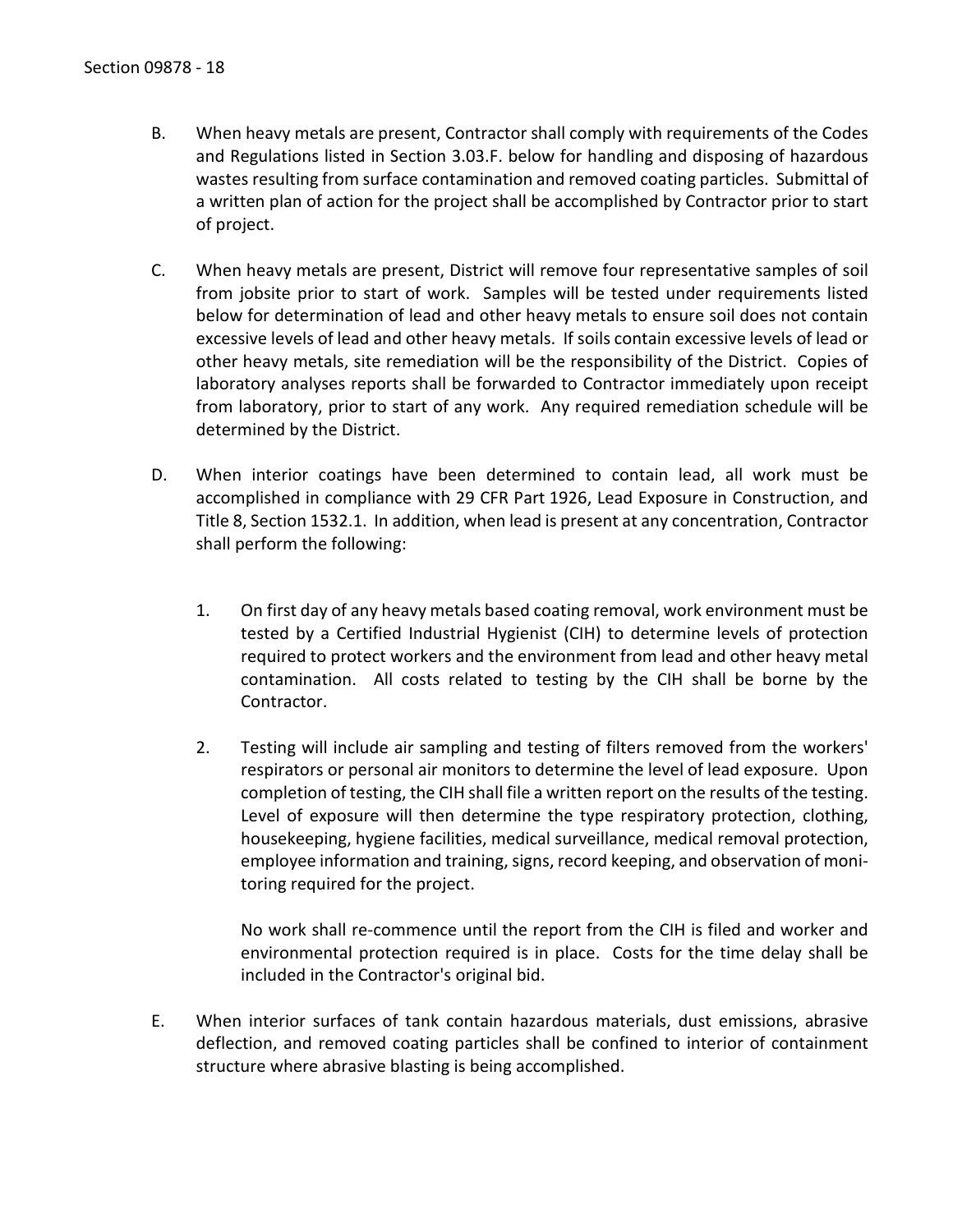- F. All lead coating removal work shall be governed by, but not necessarily limited to, the following:
	- 1. Health and Safety Code, Division 20, Chapters 5 and 6 (California Hazardous Waste Control Act)
	- 2. Title 22 California Administrative Code (Minimum Standard for Management of Hazardous and Extremely Hazardous Materials)
	- 3. Title 8, California Administrative Code
	- 4. Code of Federal Regulations (29 CFR 1910 and 1926, applicable sections)
- G. When existing coatings have been determined by laboratory analysis to be toxic or hazardous, coating and coating/abrasive residue mixture shall be tested to assure conformance with hazardous material tolerances have been met. It shall be the responsibility of the Contractor to provide adequate containers on the jobsite to retain spent media and removed coating until tests have been completed or approval for disposal from a landfill has been obtained. Disposal of hazardous or toxic waste at other than government regulated landfills will not be permitted. Documentation of all hazardous or toxic waste disposal will be required.
- H. When heavy metals are present, then upon completion and acceptance of all recoating operations, site soil will be retested by District, in same locations tested prior to start of work, for presence of lead or other heavy metals. Testing will be accomplished by the same laboratory as the original testing. If soils contain excessive levels of lead or other heavy metals above those levels determined by testing at start of work, Contractor shall be responsible for removal and disposal of contaminated soil, and returning the site to its original condition. Copies of laboratory analyses reports shall be forwarded to Contractor immediately upon receipt from laboratory, prior to start of any work. Any required remediation schedule will be determined by the District. Handling, storing, transporting and disposal of any hazardous wastes shall be in complete compliance with all regulatory requirements.

### <span id="page-20-0"></span>3.04 SURFACE PREPARATION, GENERAL

- A. The latest revision of the following surface preparation specifications of the Society for Protective Coatings shall form a part of this specification. (Note: An element of surface area is defined as any given square inch of surface).
	- 1. Solvent Cleaning (SSPC-SP1): Removal of oil, grease, soil and other contaminants by use of solvents, emulsions, cleaning compounds, steam cleaning or similar materials and methods, which involve a solvent or cleaning action.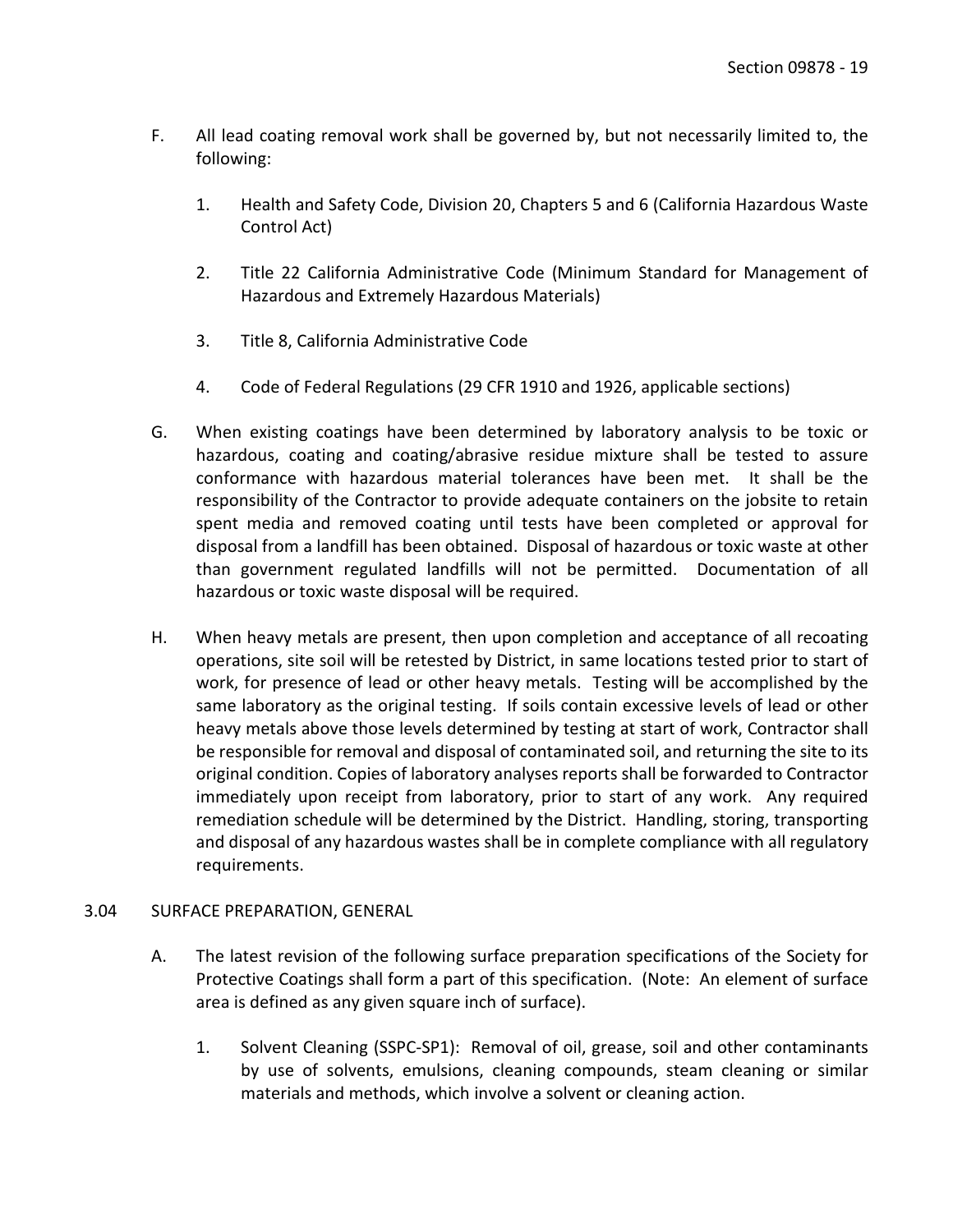- 2. Hand Tool Cleaning (SSPC-SP2): Removal of loose rust, loose mill scale and other detrimental foreign matter present to degree specified by hand chipping, scraping, sanding and wire brushing.
- 3. Power Tool Cleaning (SSPC-SP3): Removal of loose rust, loose mill scale and other detrimental foreign matter present to degree specified by power wire brushing, power impact tools or power sanders.
- 4. Commercial Blast Cleaning (SSPC-SP6): Blast cleaning until at least two-thirds of each element of surface area is free of all visible residues.
- 5. Brush-off Blast Cleaning (SSPC-SP7): Blast cleaning to remove loose rust, loose mill scale, and other detrimental foreign matter present to the degree specified.
- 6. Near-White Blast Cleaning (SSPC-SP10): Blast cleaning to near-white metal cleanliness, until at least ninety-five percent of each element of surface area is free of all visible residues.
- 7. Power Tool Cleaning to Bare Metal (SSPC-SP11): Power tool cleaning to produce a bare metal surface and to retain or produce a surface profile of at least 1.0 mil.
- 8. Brush-Off Water Jet Blast (SSPC-SP12): Low pressure water jet blast at a maximum pressure of 5,000 psi to remove loose rust, loose paint, and other detrimental foreign matter present.
- B. Any burrs, weld spatter, sharp edges, corners, or rough welds which would cause difficulty in achieving a defect-free paint system shall be chipped or ground smooth in conformance to NACE Standard RP0178, latest. It is not the intent to have the welds or "scars" ground "flush". The object of the grinding is to eliminate sharp edges, corners, and overlaps to provide a surface for the application of a uniform thickness of coating or paint without voids or other defects.
- C. Abrasive blasting nozzles shall be equipped with "deadman" emergency shut-off nozzles. Blast nozzle pressure shall be a minimum of 95 P.S.I. and shall be verified by using an approved nozzle pressure gage at each start-up period or as directed by the District. Number of nozzles used during all blast cleaning operations must be sufficient to ensure timely completion of project, subject to designation and approval by District.
- D. All blast hose connections shall be tethered and secured to prevent separation during blast cleaning operations, and shall be taped with duct tape prior to pressurizing. All taped connections shall be visually inspected for leaks within five minutes after start of blast cleaning operations and at the end of blast cleaning operations. Leaking connections shall be immediately repaired to prevent further damage.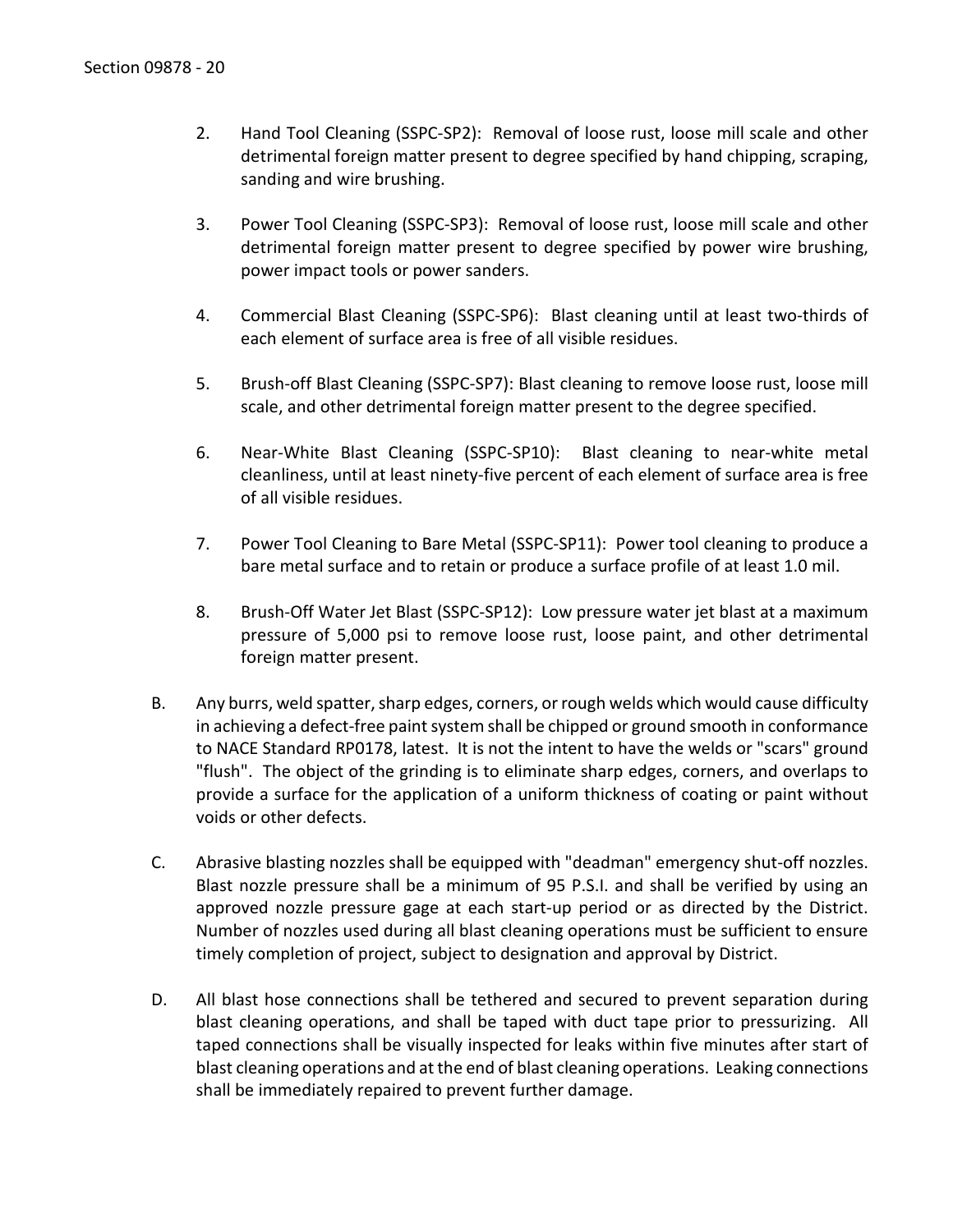- E. Field blast cleaning for all surfaces shall be by dry method unless otherwise directed. Contractor is responsible for maintaining dust emissions within the legal level and that level which would not create a nuisance.
- F. Particle size of abrasives used in blast cleaning shall be that which will produce a 2.0 mil surface profile or in accordance with recommendations of the manufacturer of the specified coating system to be applied, subject to approval of District.
- G. Abrasive used in blast cleaning operations shall be new, washed, graded and free of contaminants which would interfere with adhesion of coatings and shall not be reused unless specifically approved by the District. Abrasives shall be certified for unconfined dry blasting pursuant to the California Administrative Code, Section 92520 of Subchapter 6, Title 17, and shall appear on the current listing of approved abrasives. Invoices or load sheets confirming above shall be required.
- H. During blast cleaning operations, caution shall be exercised to ensure existing paints are not exposed to abrasion from blast cleaning.
- I. Blast cleaning from rolling scaffolds shall only be accomplished within confines of interior perimeter of scaffold. Reaching beyond limits of perimeter will be allowed only if blast nozzle is maintained in a position which will produce a profile acceptable to the District.
- J. The interior surfaces of the outlet nozzle and that portion of the inlet nozzle permanently attached to the tank shall be cleaned of all old coating and rust by blast cleaning or other approved methods. Precautions shall be taken so as to prevent any damage to the existing gate or butterfly valves at the inlet and outlet nozzles. All exposed surfaces of the valves shall be masked prior to blast cleaning the nozzles.
- K. During blast cleaning operations, inlet, outlet, overflow and bottom drain openings shall be covered with plywood bulkheads, or other approved barriers, to prevent entry of spent abrasive, removed coating or other foreign materials.
- L. The Contractor shall keep the area of his work in a clean condition and shall not permit blasting materials to accumulate as to constitute a nuisance or hazard to the prosecution of the work or the operation of the existing facilities. Spent abrasives and other debris shall be removed at the Contractor's expense as directed by the District. When existing paints have been determined by laboratory analysis to be toxic or hazardous, handling shall be in accordance with Paragraph 3.03.G herein.
- M. Blast cleaned and coated surfaces shall be cleaned prior to application of specified coatings via a combination of blowing with clean dry air, brushing/brooming and/or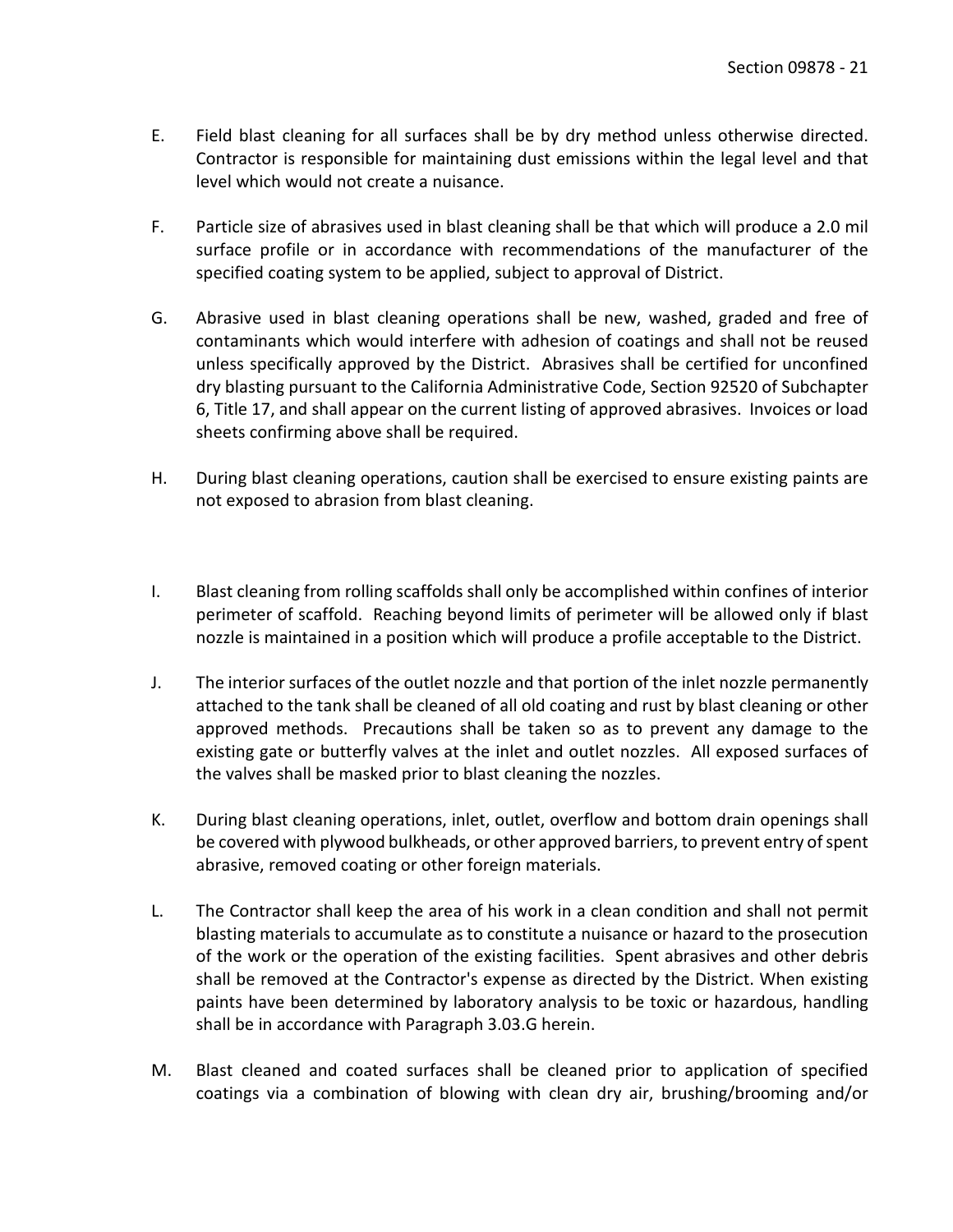vacuuming as directed by the District. Air hose for blowing shall be at least ½" in diameter and shall be equipped with a shut-off device.

- N. All welds, when required, shall be neutralized with a suitable chemical compatible with the specified coating materials.
- O. Brush-Off Water Jet Blast Cleaning (SSPC-SP12) shall be used only when and as directed by District. Pressures shall be those determined by District to effectively accomplish removal of loose, peeling/flaking coating or other detrimental surface contaminants.

#### <span id="page-23-0"></span>3.05 SURFACE PREPARATION, INTERIOR

- A. All surfaces shall be blast cleaned, in conformance to Society for Protective Coatings Specification SSPC-SP10 (Blast Cleaning to Near-White Metal).
	- 1. Bottom surfaces are to be blast cleaned at beginning of project before any other surfaces are blast cleaned.
- B. Wooden wedges shall be placed between roof plates and rafters. Wedges shall be positioned to provide a 1" minimum gap between roof plates and rafters. Roof plates shall not be bent or deformed while inserting wedges. Wedges shall be repositioned during blasting operations to ensure that all areas are blasted.
- C. All sandblast sand, removed coating, and any other residual debris shall be collected, removed from the site, and disposed of at an approved legal disposal site. Said material shall be collected and directly moved from site. Said materials shall not be stockpiled outside the reservoir prior to removal and disposal.

### <span id="page-23-1"></span>3.06 APPLICATION, GENERAL

- A. Coating application shall conform to the requirements of the Society for Protective Coatings Paint Application Specification SSPC-PA1, latest revision, for "Shop, Field and Maintenance Painting," the Eastern Municipal Water District, the manufacturer of the coating materials printed literature and as specified herein.
- B. No coating shall be applied under the following conditions:
	- 1. When the surrounding air temperature or the temperature of the surface to be coated or painted is below 55 degrees F for epoxy coatings, below 45 degrees F for epoxy low temperature cure coatings, or above 110 degrees F for all materials.
	- 2. Wet or damp surfaces or in rain, fog or mist.
	- 3. When the temperature is less than 5 degrees F above the dewpoint.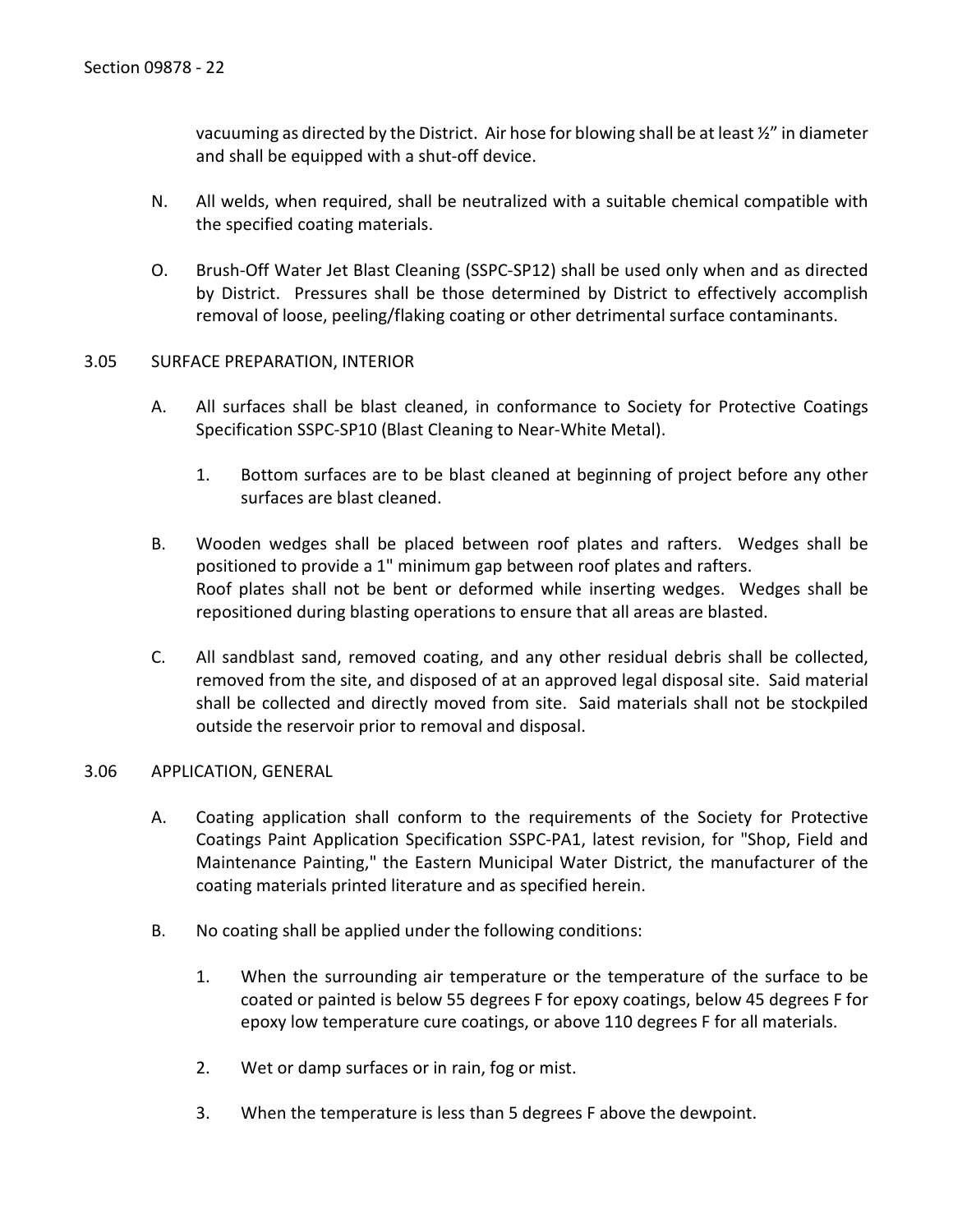- 4. When it is expected the air temperature will drop below 55 degrees F for epoxy coating, below 45 degrees F for epoxy low temperature cure coatings, or less than 5 degrees F above the dewpoint within two hours after application of coatings or paints.
	- a. Dewpoint shall be measured by use of an instrument such as a sling psychrometer in conjunction with U.S. Department of Commerce Weather Bureau Psychrometric Tables or equivalent. If dehumidification is used, equipment must run continuously during all phases of contract, except disinfection phase.

If above conditions are prevalent, coating application shall be delayed or postponed until conditions are favorable. The day's application shall be completed in time to permit the film sufficient drying time prior to damage by atmospheric conditions.

- C. Thinning shall only be permitted as recommended by the manufacturer and approved by the District and shall not exceed limits set by applicable regulatory agencies.
	- 1. If Contractor applies any materials which have been modified or thinned to such a degree as to cause them to exceed established VOC levels, Contractor shall be responsible for any fines, costs, remedies, or legal action and costs that may result.
- D. Each application of coating shall be applied evenly, free of brush marks, sags, runs and no evidence of poor workmanship. Care should be exercised to avoid lapping on glass or hardware. Coatings shall be sharply cut to lines. Finished surfaces shall be free from defects or blemishes as defined by SSPC's Visual Comparison Manual.
- E. Protective coverings or drop cloths shall be used to protect floors, fixtures, equipment, prepared surface and applied coatings. Personnel entering tank or walking on exterior roof of tank shall take precautions to prevent damage or contamination of coated or painted surfaces. If required by District, personnel shall wear soft-soled shoes, or shoe coverings approved by District. Care shall be exercised to prevent coating from being spattered onto surfaces which are not to be coated. Surfaces from which such material cannot be removed satisfactorily shall be refinished as required to produce a finish satisfactory to the District.
- F. All materials shall be applied as specified herein.
- G. All welds and irregular surfaces shall receive a brush coat of the specified product prior to application of each complete coat. Coating shall be brushed in multiple directions to ensure penetration and coverage, as directed by the District. These areas include, but are not limited to, welds, nuts, bolts, roof lap seams, pitted areas, ends and flanges of rafters and girders, etc. Care shall be exercised to ensure dry film thickness of coatings does not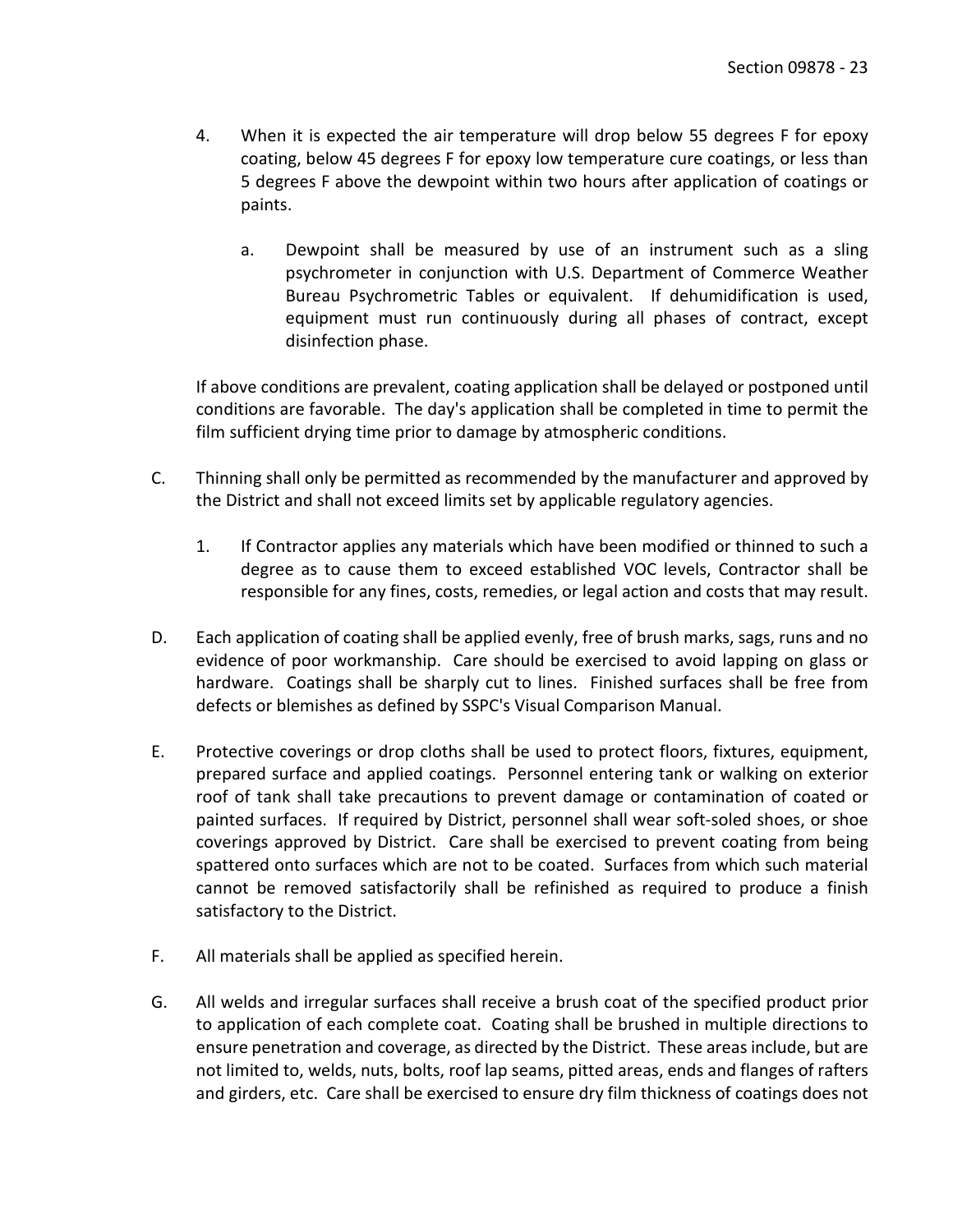exceed the maximum thickness allowed by the manufacturer of the specific product being applied.

- H. At conclusion of each day's blast cleaning and coating operations, a 6" wide strip of blast cleaned substrate shall remain uncoated to facilitate locating point of origin for successive day's blast cleaning operations.
- I. Epoxy coated surfaces or other multi-component materials exposed to excessive sunlight or an excessive time element beyond manufacturer's recommended recoat cycle, shall be scarified by Brush-Off Blast Cleaning (SSPC SP-7) or methods approved by District, prior to application of additional coating. Scarified coating shall have sufficient depth to assure a mechanical bond of subsequent coat.
- J. All attachments, accessories, and appurtenances shall be prepared and finished in the same manner as specified for adjoining tank sections, except as specifically designated by the District.
- K. All coating components shall be mixed in exact proportions specified by the manufacturer. Care shall be exercised to ensure all material is removed from containers during mixing and metering operations.
- L. All coatings shall be thoroughly mixed, utilizing an approved slow-speed power mixer until all components are thoroughly combined and are of a smooth consistency. Coatings shall not be applied beyond pot-life limits or recoat cycles specified by manufacturer.
- M. Thinners shall be added to coating materials only as required in accordance with manufacturer's printed literature and in the presence of the District. Quantities of thinner shall not exceed limits set by applicable regulatory agencies.
- N. Application shall be by airless spray method, except as otherwise specified. Drying time between coats shall be strictly observed as stated in manufacturer's printed instructions, except there shall be a minimum of 24 hours between coats
- O. When two or more coats are specified, each coat shall contain sufficient approved color additive to act as an indicator of coverage or the coats must be of contrasting color. A fine bristle broom and air shall be used to remove dust and other matter from each coat prior to application of any additional coats.
- P. Care shall be exercised during spray operations to hold the spray nozzle perpendicular and sufficiently close to surfaces being coated, to avoid excessive evaporation of volatile constituents and loss of material into the air or the bridging of cracks and crevices. Reaching beyond limits of scaffold perimeter will not be permitted. All overspray identified by the District shall be removed by hand or pole sanding prior to application of subsequent coat.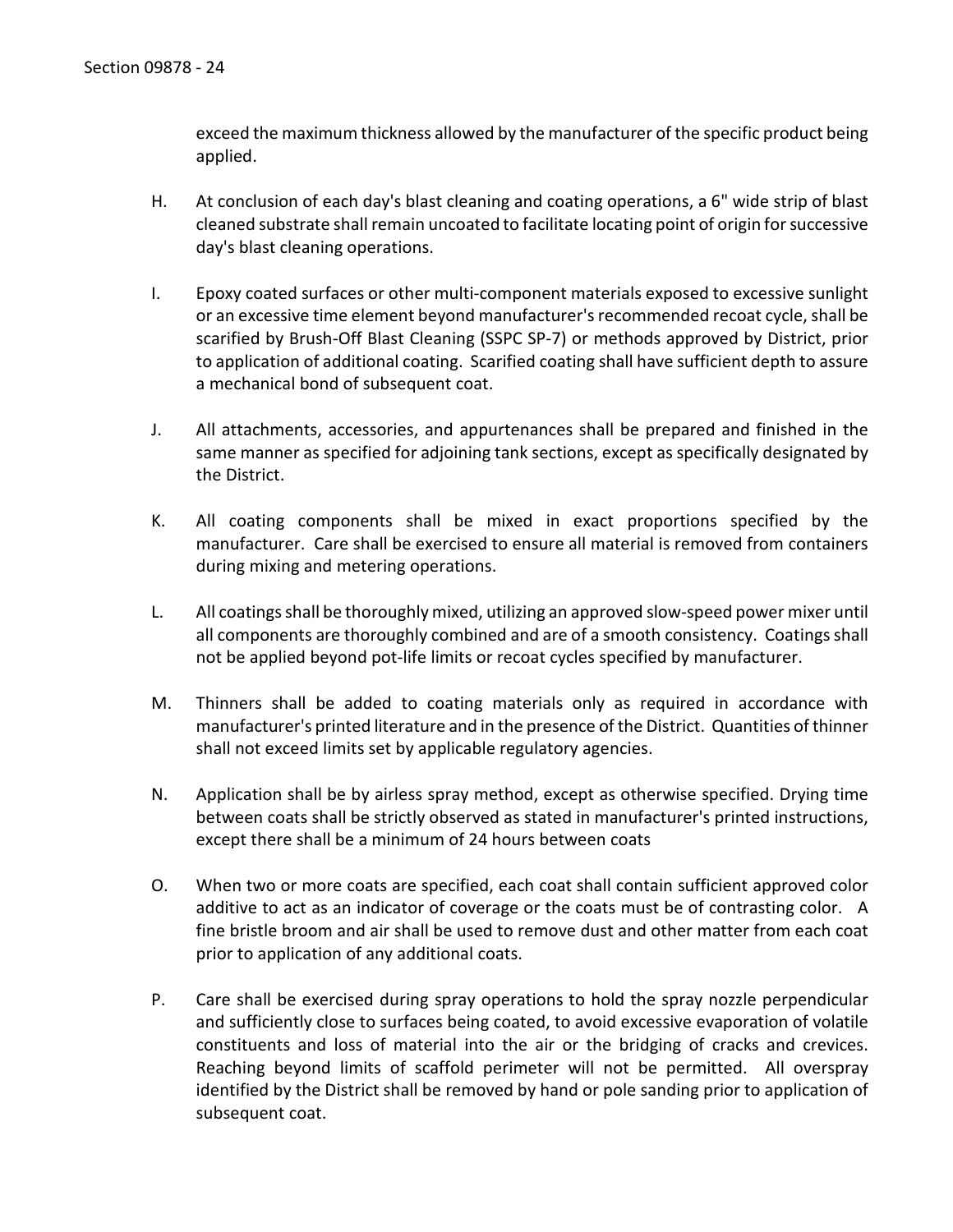- Q. All mixing, thinning, application and holiday detection of coatings shall be accomplished in the presence of the District.
- R. A time element equivalent to 7 days curing time at 70 degrees F and 50% relative humidity shall be allowed before placing the epoxy coating into service, as determined in Part 3.09 "DEHUMIDIFICATION".
- S. Paint shall not be applied when wind speeds exceeds fifteen miles per hour.
- T. Care shall be exercised during spray operations to hold the spray nozzle perpendicular and sufficiently close to surfaces being coated to avoid excessive evaporation of volatile constituents and loss of material into the air or the bridging of cracks and crevices. Reaching beyond limits of scaffold perimeter will not be permitted. All dryspray or overspray shall be removed as directed by Engineer and the area recoated.

### <span id="page-26-0"></span>3.07 APPLICATION, INTERIOR COATING SYSTEMS

A. After completion of surface preparation as specified, all surfaces shall receive a coating system as follows:

## **SEE SECTION 09878.1 (CUSTOM)**

- B. Shell/roof junction, roof plate lap seams, and designated void areas:
	- 1. After completion of coating application, as specified, all void areas shall be filled with a joint sealant as specified. Joint sealant may be applied by caulking gun, trowel or other approved method. Sealant shall be pressed firmly into voids to insure 100% filling/sealing.

### <span id="page-26-1"></span>3.08 QUALITY CONTROL, INTERIOR COATING SYSTEMS

A. Surface Preparation: surface preparation will be based upon comparison with: "Pictorial Surface Preparation Standards for Painting Steel Surfaces," SSPC-Vis 1 and as described herein. Anchor profile for prepared surfaces shall be measured by using a nondestructive instrument such as a Testex Press-0-Film System in accordance with ASTM D4417. Temperature and dewpoint requirements shall apply to all surface preparation operations, except low and high temperature limits.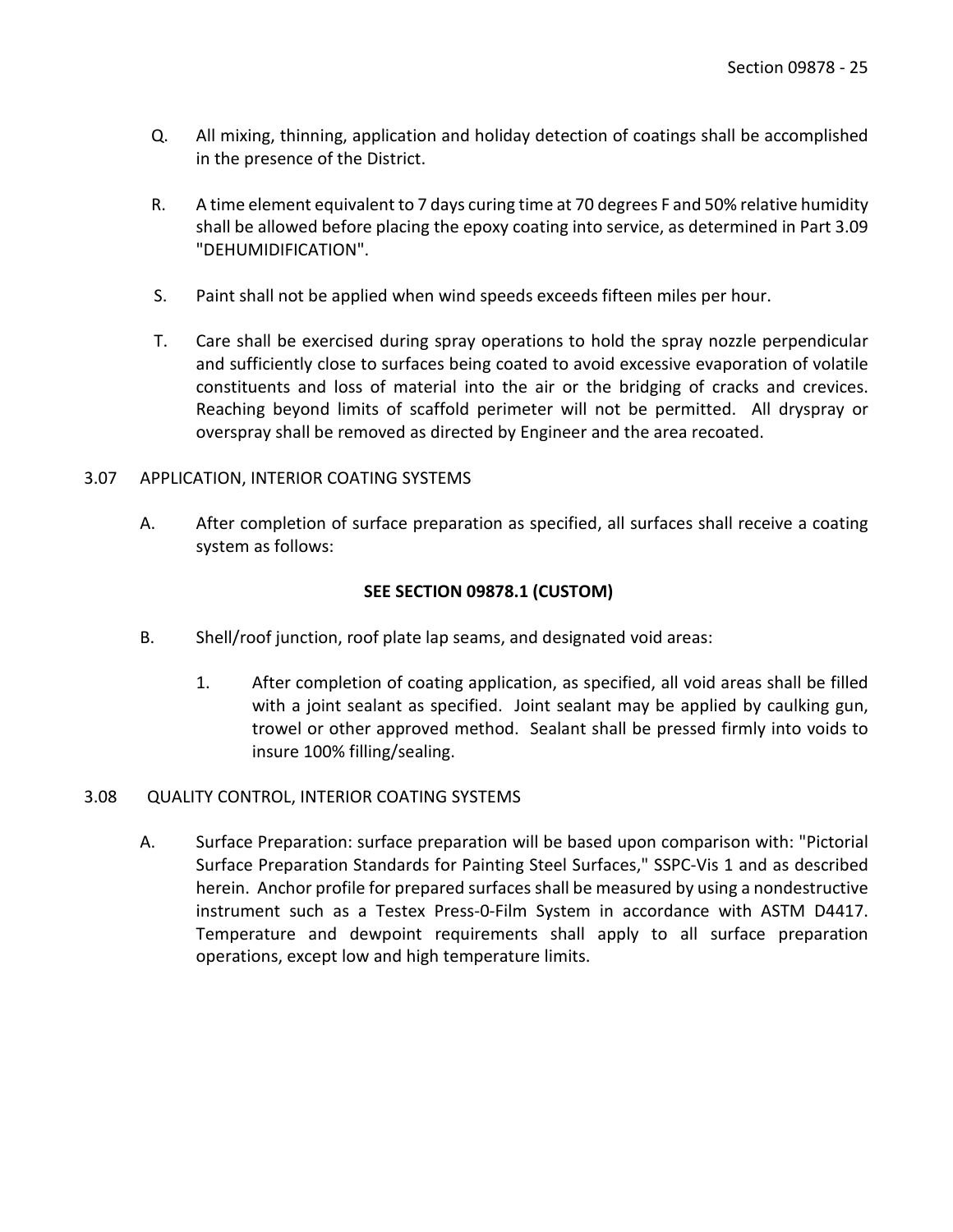- B. Dry film thickness verification and holiday inspection shall be performed by the Contractor in the presence of the District. Contractor shall provide all inspection equipment and a minimum of two of his personnel at the top of each scaffold to perform the inspections. District will provide one inspector for each scaffold being used by Contractor to witness Contractor's performance. Contractor shall check every square inch of the interior coating, including nuts, bolts, ends of rafters, mating surfaces, etc. and shall mark and repair all holidays as specified herein. All areas not meeting the specified dry film thickness and all areas with holidays shall be recoated and repaired by Contractor as directed by District.
- C. Film Thickness Testing: thickness of coatings and paint shall be checked with a nondestructive film thickness gauge in accordance with ASTM D1186 and/or ASTM D7091. An instrument such as Tooke Gage should be used in accordance with ASTM D4138 if a destructive tester is deemed necessary. The sampling of film thickness of flat (e.g. plate) surfaces shall be tested in accordance with SSPC-PA2. The sampling of structural members or irregular surfaces shall be tested in frequency and locations, as directed by the District.
- D. Holiday Detection: coating integrity of all interior coated surfaces shall be tested with an approved inspection device in accordance with NACE SP 0188.

All pinholes shall be marked, repaired in accordance with the manufacturer's printed recommendations, and retested. No pinholes or other irregularities will be permitted in the final coating.

- E. Inspection Devices: Contractor shall furnish, until final acceptance of coating and painting, inspection devices in good working condition for detection of holidays and measurement of dry-film thickness of coatings. They shall also furnish National Institute of Standards and Technology/National Bureau of Standards (NIST/NBS) certified thickness calibration plates to test accuracy of thickness gauges. Dry film thickness gauges and holiday detectors shall be available at all times until final acceptance of application. Inspection devices shall be operated by, or in the presence of the District with location and frequency basis determined by the District. The District is not precluded from furnishing its own inspection devices and rendering decisions based solely upon their tests.
- F. Acceptable Inspection Devices: acceptable devices for ferrous metal surfaces include, but are not limited to Tinker-Rasor Models AP and AP-W holiday detectors, and SSPC, Type II units for dry film thickness gauging. Inspection devices shall be calibrated and operated in accordance with the manufacturer's instructions and SSPC-PA2.
- G. Upon completion of the interior coating operations and after the required curing intervals, holiday detection shall be accomplished on all coated surfaces. A thorough visual holiday detection shall be completed on all surfaces above the overflow with any suspected holidays verified by high-voltage detection, as noted. The instrument shall be set at 2,000 volts, include a wire brush electrode, and be properly grounded. Repairs shall be retested. The contractor shall obtain a letter from the coating manufacturer approving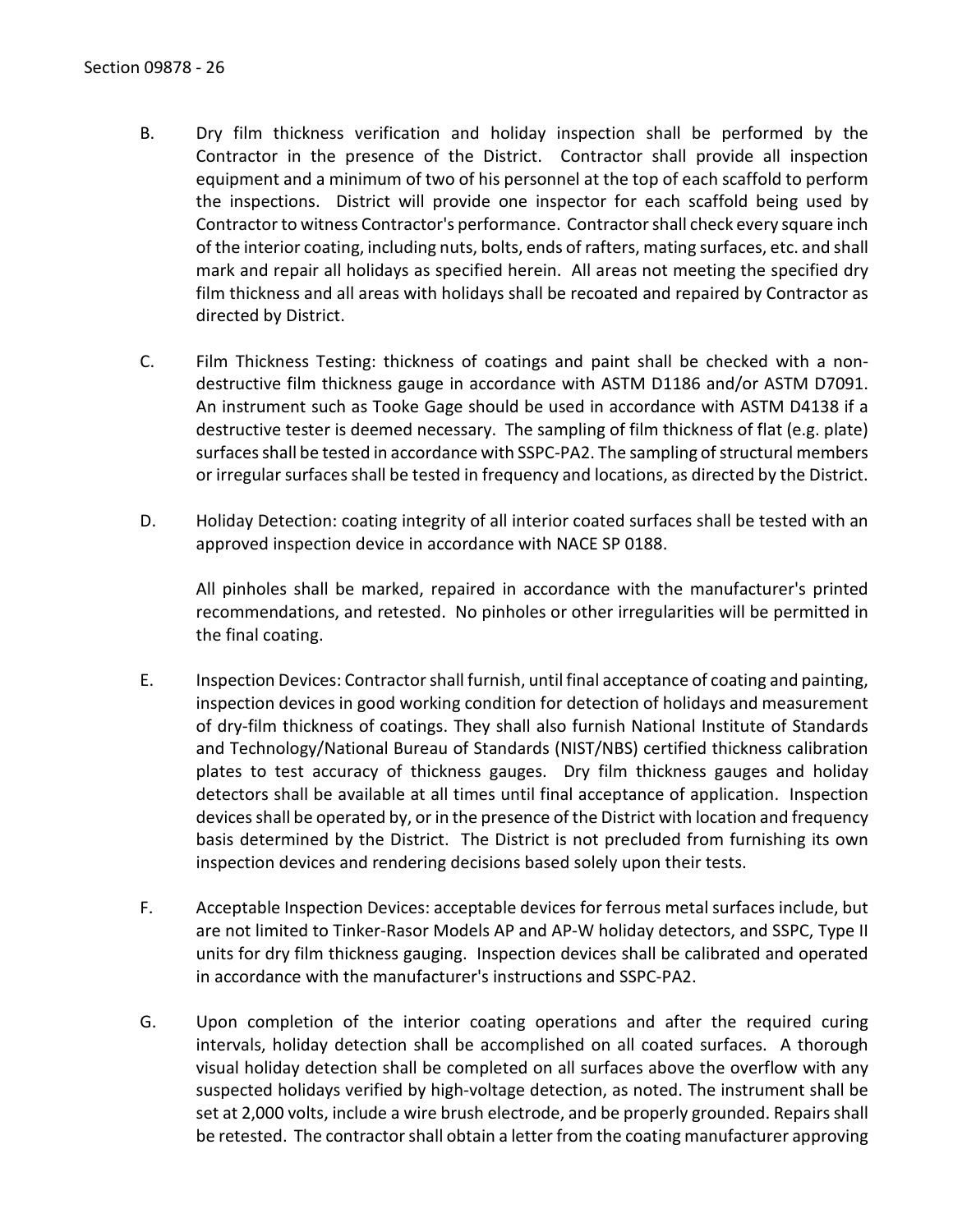this test procedure, prior to any testing. Should the manufacturer not approve of the use of a high-voltage testing device, a 67.5 volt device such as a Tinker and Rasor M-1 tester shall be used.

- H. Upon completion of epoxy application to shell surfaces and abrasive blast cleaning of floor plates, and before application of epoxy to bottom surfaces, surfaces of completed epoxy coating on lower shell which may have been subjected to damage from abrasive blast cleaning of floor areas, shall be holiday detected again and repaired as specified herein.
- I. All holiday detection of coatings shall be performed in the presence of the District.
- J. Whenever and wherever required by Inspector, Contractor shall furnish illumination (level of illumination as determined by District) and scaffolding (level of scaffolding as determined by District) to permit inspection prior to acceptance of work. Contractor shall move lights and scaffolding as directed by Inspector to enable him to inspect all surfaces, inside and out.

#### <span id="page-28-0"></span>3.09 DEHUMIDIFICATION

- A. Dehumidification shall be used to control the environment within the tank space 24 hours a day during blast cleaning and coating application. The system shall be similar or equal to the following requirements
- B. Operation Criteria:
	- 1. The tank shall be continuously dehumidified 24 hours per day, 7 days per week during blasting, coating, between applications of coating, and until the system application is complete, until unless approved otherwise in writing by the Engineer. The equipment shall provide a relative humidity within the work space that does not exceed 35 percent 24 hours per day.
	- 2. Maintain the dehumidification system at all times. Only ventilation equipment, not dehumidification equipment is required throughout final cure period.
	- 3. Dehumidification equipment shall also provide the necessary ventilation for the removal of solvent vapors during the coating. At all times, maintain the concentration of solvent vapors in all parts of the tank at 10-percent below the lower explosive limit (LEL).
	- 4. Ducting shall be a minimum of 18 inches in diameter, airtight and reinforced with spirally-wound wire to prevent collapse. Size of ducting shall be larger if deemed necessary by the Contractor in order to comply with these specifications or any local, state, or federal safety regulations. Sizing of the ducting, ventilation, and dehumidification equipment shall be the sole responsibility of the Contractor.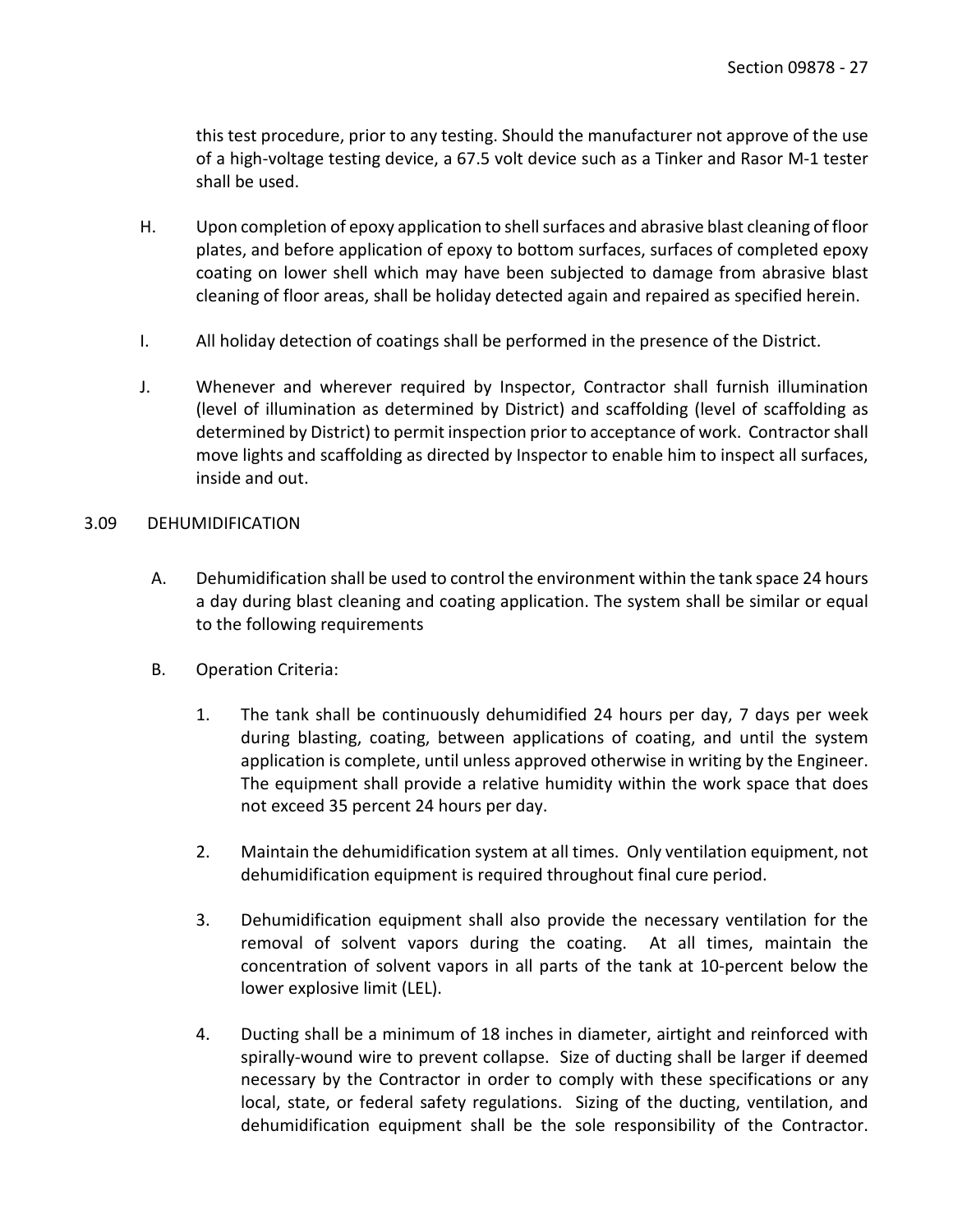Provide an appropriate connecting device between the 18-inch duct and designated opening. All bends in duct work shall have a minimum radius of 2 X ID of the ducting  $(i.e. 18"$  ID = 36" minimum radius).

- 5. The Contractor shall design and submit for review a dehumidification and ventilation plan, which provides for a minimum cross-draft velocity of 100 feet per minute in the vicinity of the work area. The cross-draft velocities shall be obtained with the use of a portable blower or fans.
- 6. The areas adjacent to the surface that are to be blasted and coated shall not be exposed to a relative humidity over thirty-five percent. Furthermore, these areas shall not have a surface temperature that is less than 15 degrees F above dew point at any time during cleaning and coating phases.
- C. Equipment:
	- 1. The dehumidification equipment shall be a solid desiccant (not liquid, granular, or loose lithium chloride) design having a single rotary desiccant bed capable of continuous operation, fully automatic, with drip-proof automatic electrical controller.
	- 2. The equipment shall be capable of making two complete air changes every sixty minutes unless the 100 feet per minute cross-draft velocity requirement requires a larger volume.
	- 3. The processed air from the dehumidification unit must maintain a relative humidity of fifteen percent or less.
	- 4. During the coating phase, dehumidification units shall have auxiliary heaters capable of maintaining a constant air temperature inside the tank.
	- 5. Air heaters are not acceptable as substitutes for dehumidification units.
	- 6. Air chillers, heaters, or air conditioners may be used downstream of the dehumidifiers if they are approved for use by the manufacturer of the dehumidification equipment and the Engineer.
- D. Dehumidification equipment shall be operating continuously, 24 hours a day, seven days per week from the time abrasive blasting begins, through to completion of all lining application. Equipment shall be turned off only for regular servicing or fueling of climate control equipment or generator(s). Equipment can be turned off during periods when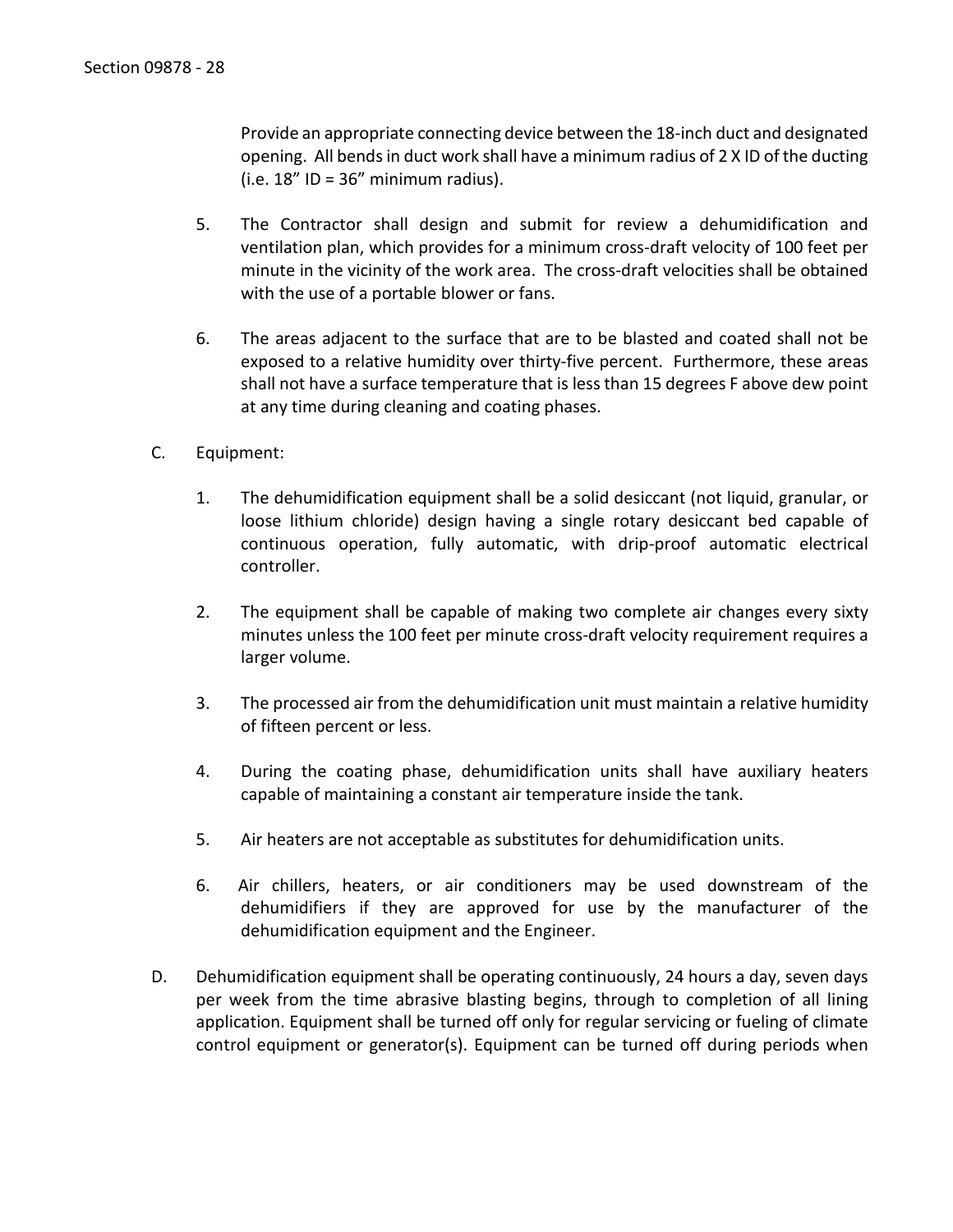there is no demand for dehumidification only if automatic controls are installed that perform the following:

- 1. Activates and deactivates the equipment by determining the difference between the coldest surface temperature and the dew point temperature in the tank.
- 2. Measures and logs surface temperature, inside air temperature, inside dew point temperature and equipment run time at 1-minute intervals. Copies of this data will be delivered to the District's representative.

### <span id="page-30-0"></span>3.10 FINAL CURING OF EPOXY COATINGS

- A. Upon completion and acceptance of applied coating system, Contractor shall furnish an approved exhaust fan or blower of sufficient capacity to insure removal of solvent vapors during curing process. The fan or blower, after approval by District, shall be installed as approved by the District and shall remain in continuous operation until coating is completely cured as determined by the manufacturer of the coating system. Operation and maintenance of blower during curing operations shall be the responsibility of the Contractor.
	- 1. If dehumidification is being used, the equipment shall remain in-place and run continuously during all curing operations.
- B. After completion of curing cycle as required by the coating manufacturer, the Contractor shall test the applied coating with a solvent rub test performed in accordance with ASTM D 5402 to verify adequate curing has been attained.
	- 1. If final cure has not been attained, based on above tests, ventilation shall be continued until applied coating passes the "acetone" or "hardness test".
- C. After final cure is approved by the District, Contractor shall remove fan or blower.

### <span id="page-30-1"></span>3.11 REPAIR OF DAMAGED EXTERIOR PAINT SYSTEM

A. If Contractor's interior recoating operations damage exterior painted surfaces, damaged areas must be prepared and repainted to the satisfaction of the District. Method of preparation and application procedures/materials will be determined by the District, as required by the District's standard specifications for repainting of exterior surfaces of steel tanks. All repair of damaged areas will be at no cost to the District.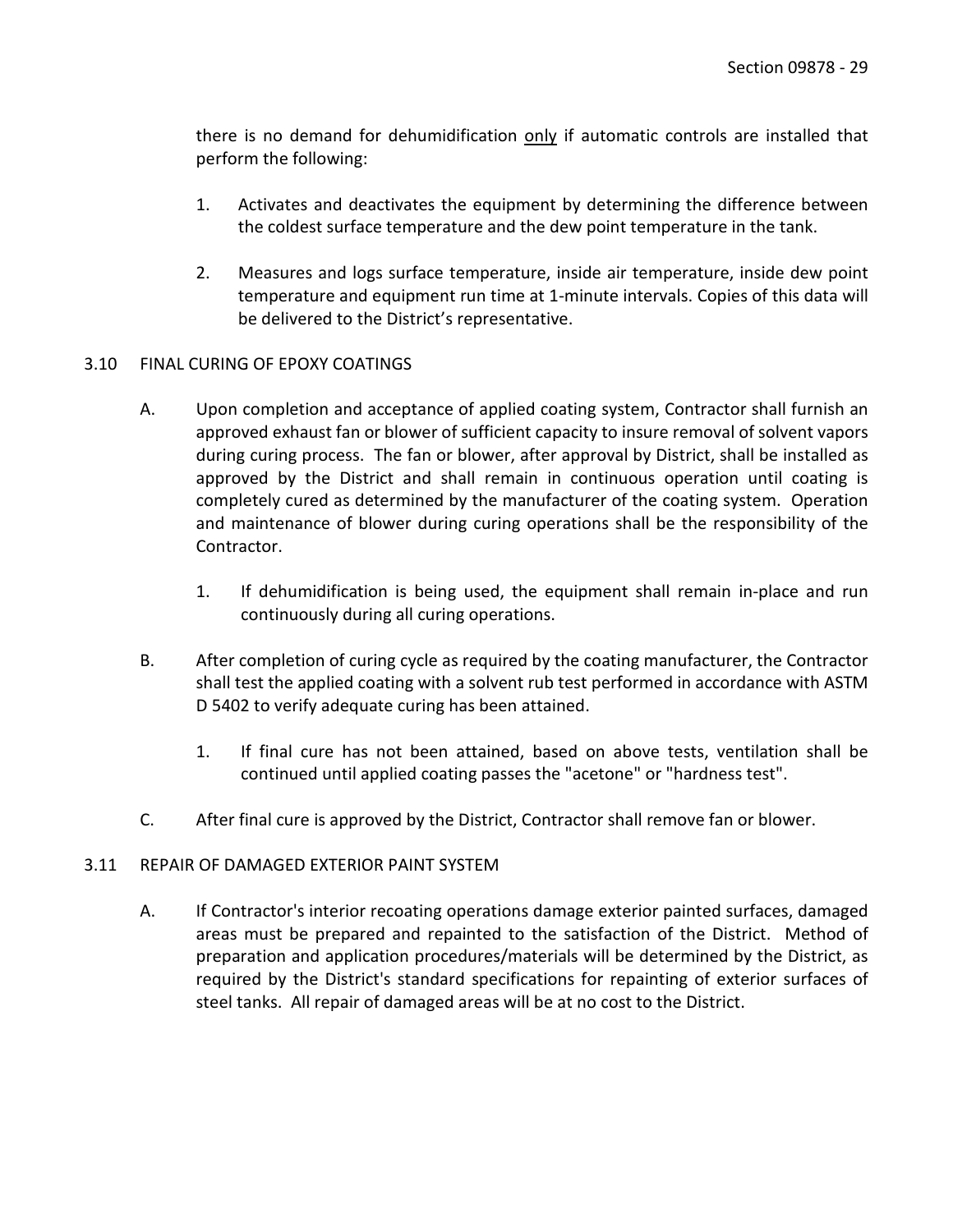#### <span id="page-31-0"></span>3.12 DISINFECTION

- A. Disinfecting of interior surfaces of tank shall be accomplished in the presence of the District, in conformance to AWWA Standard C652 Section 4.2 Chlorination Method 2 as modified herein:
	- 1. Disinfection shall be accomplished after completion and acceptance by District of all interior recoating and curing of coating as required in Part 3.10 "FINAL CURING OF EPOXY COATINGS".
	- 2. Prior to disinfecting, the complete interior shall be cleaned with an approved cleaner or detergent applied via high pressure hot solution method. If deemed necessary by the District, immersed areas shall be scrubbed with a brush or similar implement which will apply force and pressure to the surface to completely remove residual solvents and other surface contaminants.

Cleaned surfaces shall then be rinsed with clean water. Residual water and contamination removed during washing process shall be thoroughly flushed from tank. Contractor shall obtain approval of District prior to draining any residual water to waste. This operation shall be accomplished after completion of interior coating work as directed by the District.

- 3. After completion of cleaning cycles as noted above, all interior surfaces shall jet washed with a chlorine or chloramine solution having a content of 200 PPM. Chlorine or chloramine solution which accumulates on the bottom shall be drained to waste. Contractor shall obtain approval of District prior to draining any high strength chlorinated water to waste. Rinsing with clean water is not required unless directed by District.
- 4. Once the tank has been completely filled, the tank will be isolated from the water system and the District will take a Bac-T test. Bac-T samples will need to be taken immediately after filling the tank and a second Bac-T is to be taken after 24 hours. The tank is to remain off line until the results pass California drinking water standards: Absent for coliform bacteria and E. coli, and HPCs less than 500 CFU per mL. Should the Bac-T test fail, the Contractor will be responsible for reimbursing the District for the rejected and drained water and will be required to rechlorinate the reservoir as described above until the Bac-T tests are negative.

### <span id="page-31-1"></span>3.13 TESTING FOR VOLATILE ORGANIC COMPOUNDS (VOC'S) AND ODOR

A. VOC samples are to be taken for information only as a precautionary measure, as long as the coatings are NSF 61 approved, to be sure that there are no high levels of VOCs leaching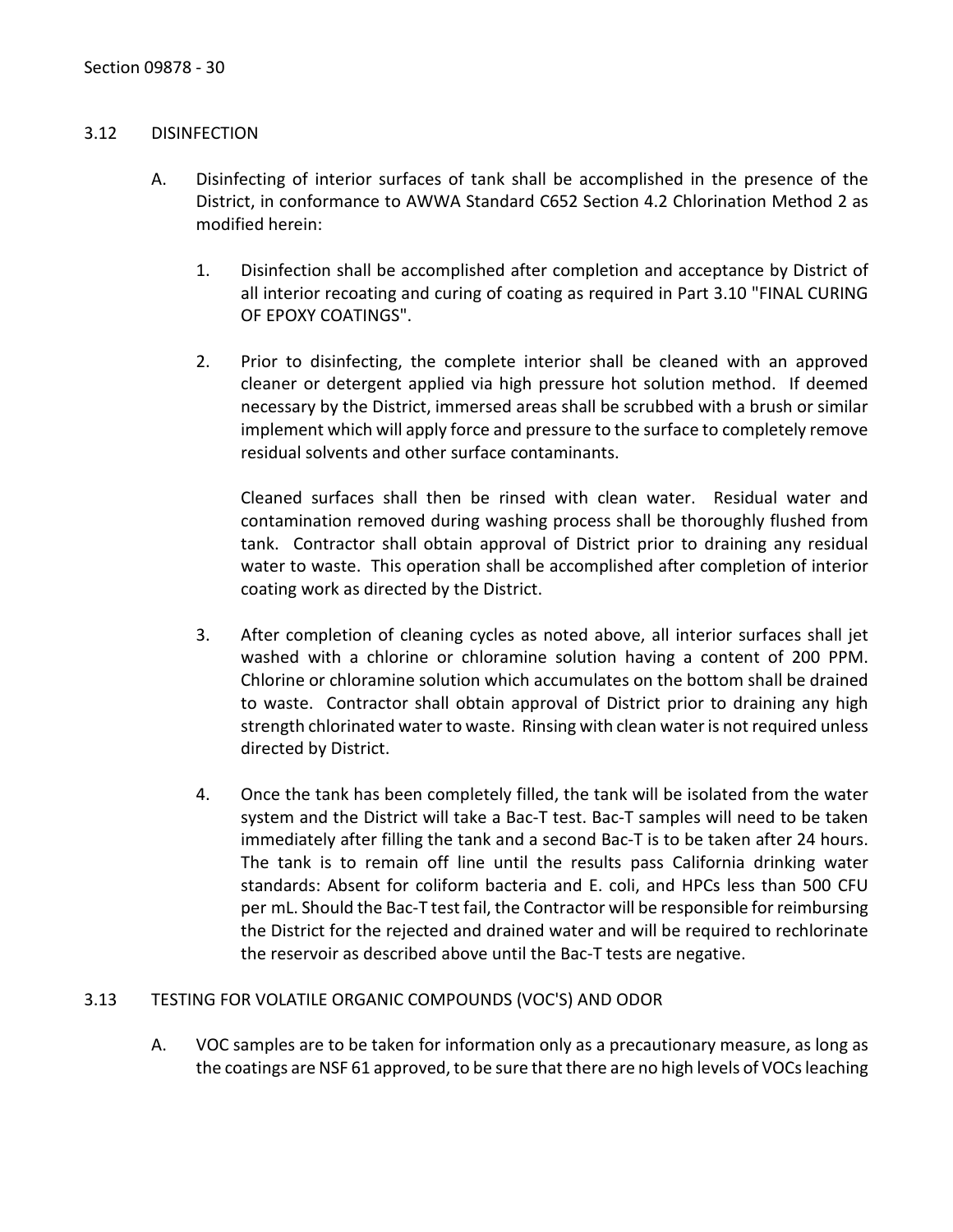into the tank. To monitor the presence of VOC's leached into the water from the coating process, the following procedure shall be utilized:

- 1. After satisfactory curing, the tank shall be filled by District in accordance with standard filling procedure. Water shall then be retained for a period of 5 days.
- 2. On the sixth day following completion of filling of tank, samples of water shall be removed by District, in accordance with latest Health Department memoranda. Samples shall then be forwarded, by District, to an approved test laboratory for testing to determine presence of VOC's.
- 3. After testing of samples, results must show levels of leached organics to be in accordance with levels established by the Health Department for various VOC's. Results will be verified by Health Department and tank will then be placed into operating service.
- 4. If levels of leached organics exceed those acceptable to the Health Department, the tank shall be drained, flushed, refilled and retested at the Contractor's expense. Failure of the tank to attain levels acceptable to the Health Department shall be the responsibility of the Contractor and remedial measures to attain such levels shall be at his sole expense.
- 5. If leached organics produce any taste and odor objectionable to consumers of the water from the tank, the tank shall be drained, recleaned, flushed, refilled and retested at the Contractor's expense. Failure of the tank to be taste and odor-free shall be the responsibility of the Contractor and remedial measures to attain such a condition shall be at his sole expense.
- B. A physical sample will be taken and sent to lab for odor analysis. A passing odor of 3 TON or less will indicate consumer acceptance.

# <span id="page-32-0"></span>3.14 CLEANUP

A. Upon completion of the work, all staging, scaffolding and containers shall be removed from the site or destroyed in a manner approved by the District. Coating and thinner containers, and excess coating and thinners, shall be disposed of in conformance to current regulations. Coating spots upon adjacent surfaces shall be removed and the entire jobsite cleaned. All damage to surfaces resulting from the work of this section shall be cleaned, repaired or refinished to the complete satisfaction of the District at no cost to the District.